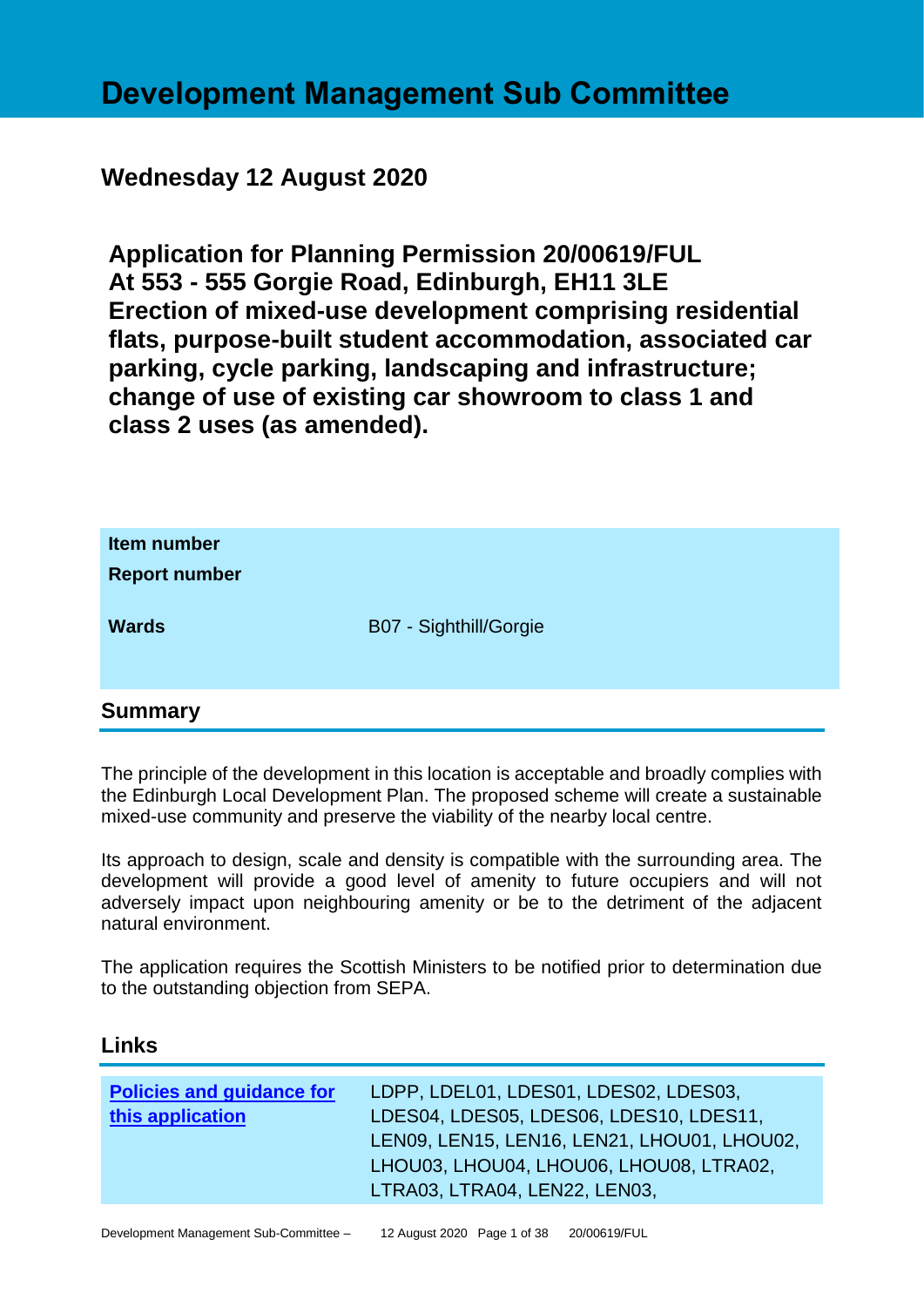# **Report**

**Application for Planning Permission 20/00619/FUL At 553 - 555 Gorgie Road, Edinburgh, EH11 3LE Erection of mixed-use development comprising residential flats, purpose-built student accommodation, associated car parking, cycle parking, landscaping and infrastructure; change of use of existing car showroom to class 1 and class 2 uses (as amended).**

## **Recommendations**

**1.1** It is recommended that this application be Granted subject to the details below.

# **Background**

#### **2.1 Site description**

The site is 553-555 Gorgie Road, an existing mixed-use urban site with an area of 0.52 hectares and currently used for commercial and student accommodation purposes. The topography of the site falls from north west to south east towards the Water of Leith.

The existing buildings on site are utilised as a car showroom, a motorcycle workshop, motorcycle showroom and student accommodation (ELS House). The four upper floors of ELS House (formally office development) are in use as purpose -built student accommodation. These are under separate ownership and are operated as private student accommodation. The application site includes the existing ground floor of ELS House and incorporates the warehouse buildings which extend to the rear of the property to the south.

The property to the north west of the site is a four and five storey apartment building managed by Dunedin Canmore Housing Association.

Stenhouse Mill Wynd, a small road accessing the neighbouring industrial estate, runs alongside the south west of the apartment building and forms the south west boundary of the site. The industrial estate consists of several light industrial, retail and storage buildings.

The tree-lined Water of Leith winds around the north east of the site and forms the eastern boundary to the car park within Stenhouse Industrial Estate.

The site lies in proximity to the Category A-listed Stenhouse Mills built in 1623 for a Patrick Ellis.

The major thoroughfare of the A71, called both Stenhouse Road and Gorgie Road runs to the immediate north of ELS House and the apartment building.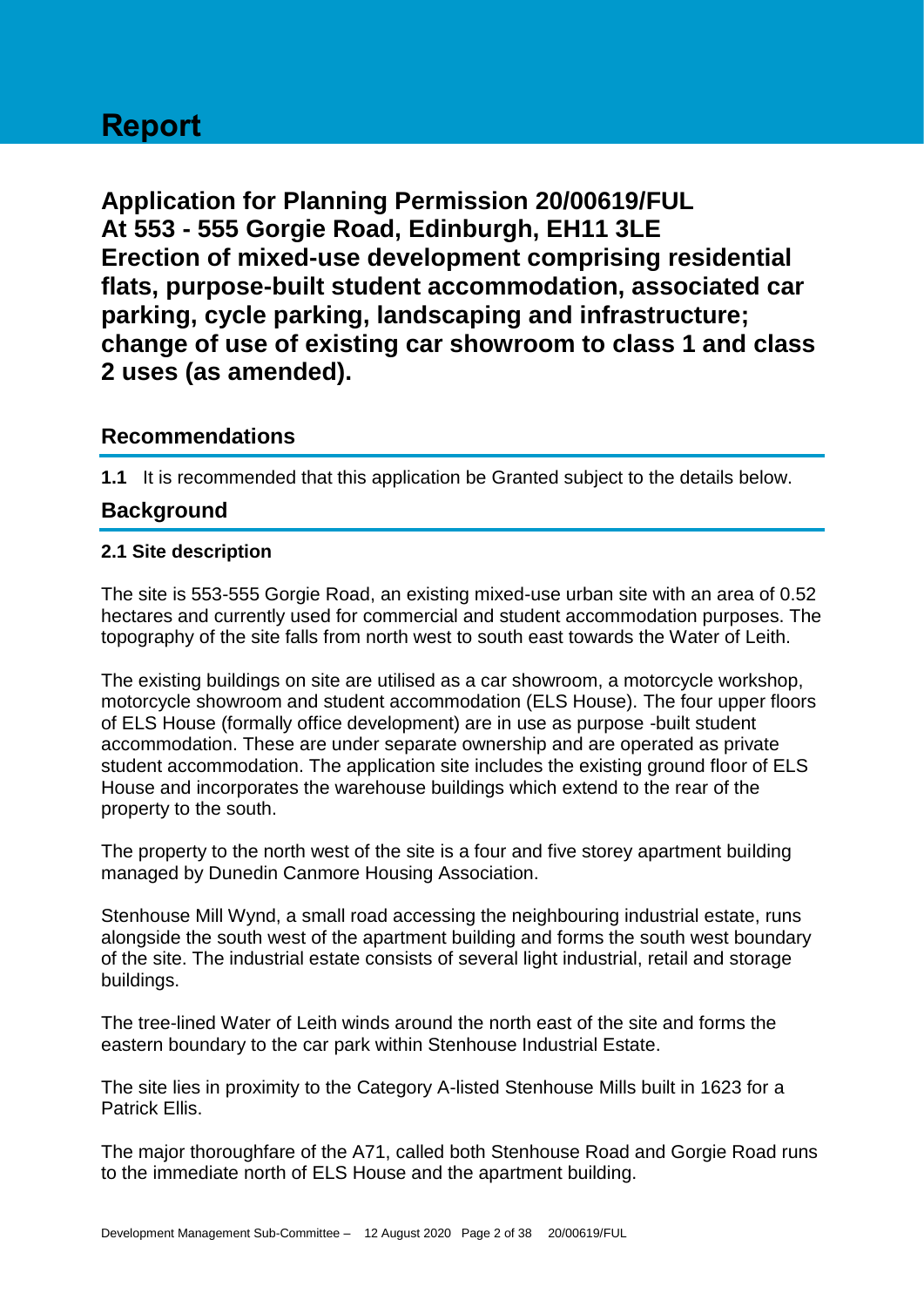The wider area consists of predominantly two storey post war housing. Chesser lies to the south east and Stenhouse to the north. There is a mixture of residential and commercial to the west of the site.

The site is adjacent to an Area of Importance for Flood management and a Local Nature Conservation Site (Water of Leith).

#### **2.2 Site History**

13 December 2010 - Planning permission granted for a change of use of basement from car showroom to storage and distribution (planning reference: 10/02986/FUL).

9 November 2012 - Planning permission granted for a change of use from car showroom/workshop to class 6 storage and distribution (planning reference: 12/03311/FUL).

9 November 2016 - Planning permission granted for a change of use of second floor from vacant office to student accommodation (planning reference: 16/04088/FUL).

12 September 2016 - Planning permission granted of a change of use of first floor Class 4 offices to student accommodation (planning reference: 16/04087/FUL)

3 November 2016 - Planning permission granted for a change of use and alterations to existing building to form new motorist centre (planning reference: 16/04356/FUL).

6 March 2018- Planning permission granted for retrospective change of use of ground floor to a car showroom (sui generis) (planning reference: 18/00108/FUL).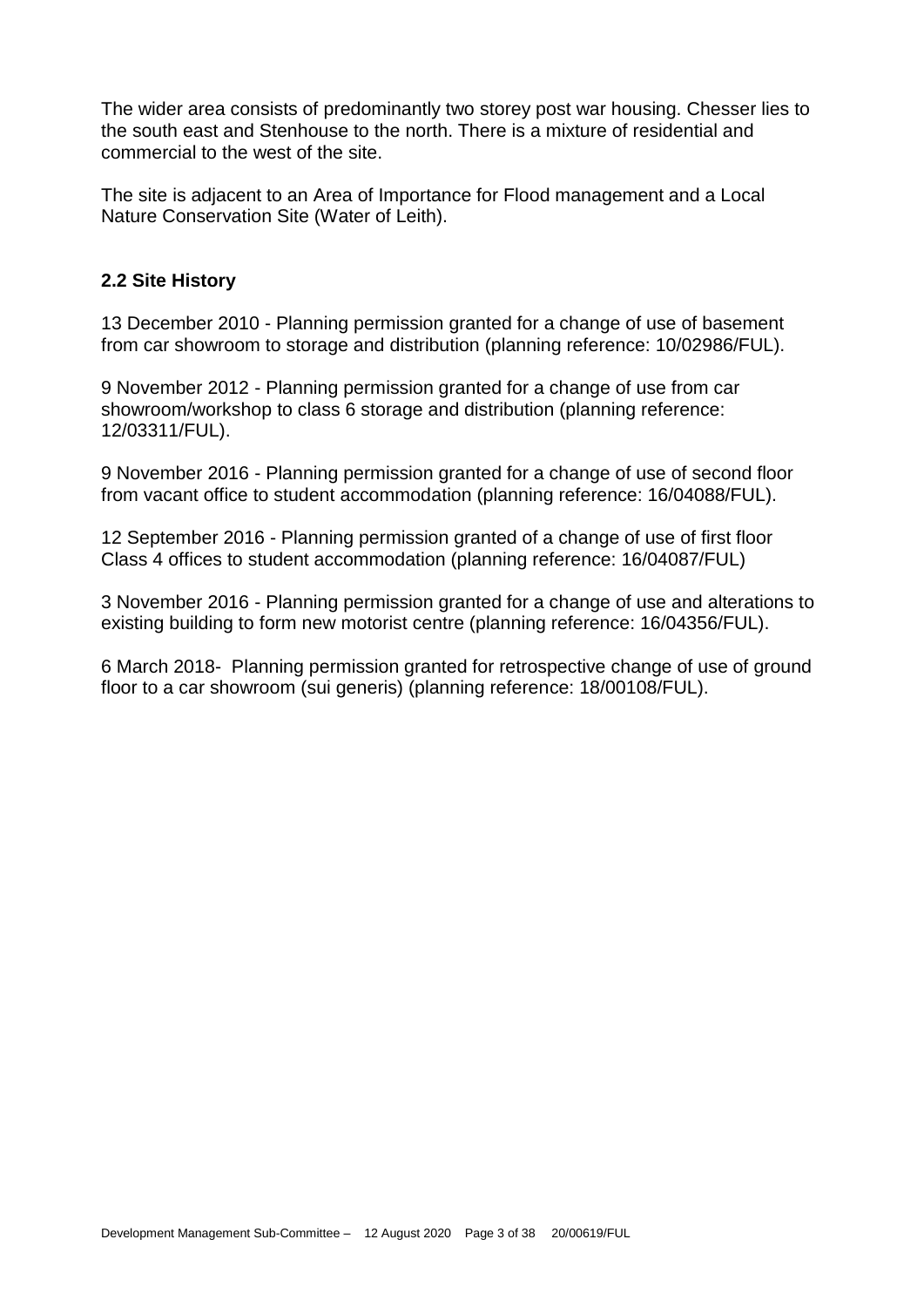## **Main report**

#### **3.1 Description Of The Proposal**

The proposal is for the erection of a mixed-use development comprising residential flats, purpose-built student accommodation and a change of use of the existing car showroom to Class 1 and Class 2 Uses.

The site will be divided between 43% purpose-built student accommodation, 28% residential housing and 29% commercial floorspace.

The redevelopment proposals will see ELS House retained but the ground floor redeveloped in part for commercial purposes and in part for an entrance/ amenity space for a new residential development to be constructed behind, on the site of the existing motorcycle workshop and showroom. The remainder of ELS House will continue as student accommodation in its current format.

The industrial buildings will be demolished, and the rear area of the site cleared, with a student seven-storey accommodation block and a five-storey residential accommodation block erected, along with shared amenity space in the form of an external central courtyard.

The proposal will provide 217 student accommodation beds with the following mix: -

- − 77 x studios;
- − 7 x one bed;
- − 34 x two bed; and
- − 99 x three bed units.

The proposal will provide for 28 residential flats with the following mix: -

- − 2 x studio (each 45sq.m);
- − 8 x 1 bed flats (each 55 sq.m);
- − 16 x 2 bed flats (5 x 68 sq.m and 5 x 75sq.m); and
- − 2 x 3 bed flats (80 sq.m and 85 sq.m).

Eight of these residential units will be provided as affordable housing accommodation.

Three commercial units, with a total floorspace of 950 sq,m GIFA, are proposed for Class 1 and Class 2 Use with the following breakdown:-

- − Unit 1 400 sq.m;
- − Unit 2- 345 sq.m; and
- − Units 3- 205 sq.m.

A total of 2147 sq. metres of external amenity space provision will be provided in the form of a shared central courtyard, an area of amenity space adjacent to the Water of Leith and an external roof terrace to be accessed by the residents of the student accommodation. The residential units will have 285 sq. metres of external space equating to 10.2 sq. metres of open space per unit. There will also be 442 sq. metres of internal amenity space for students.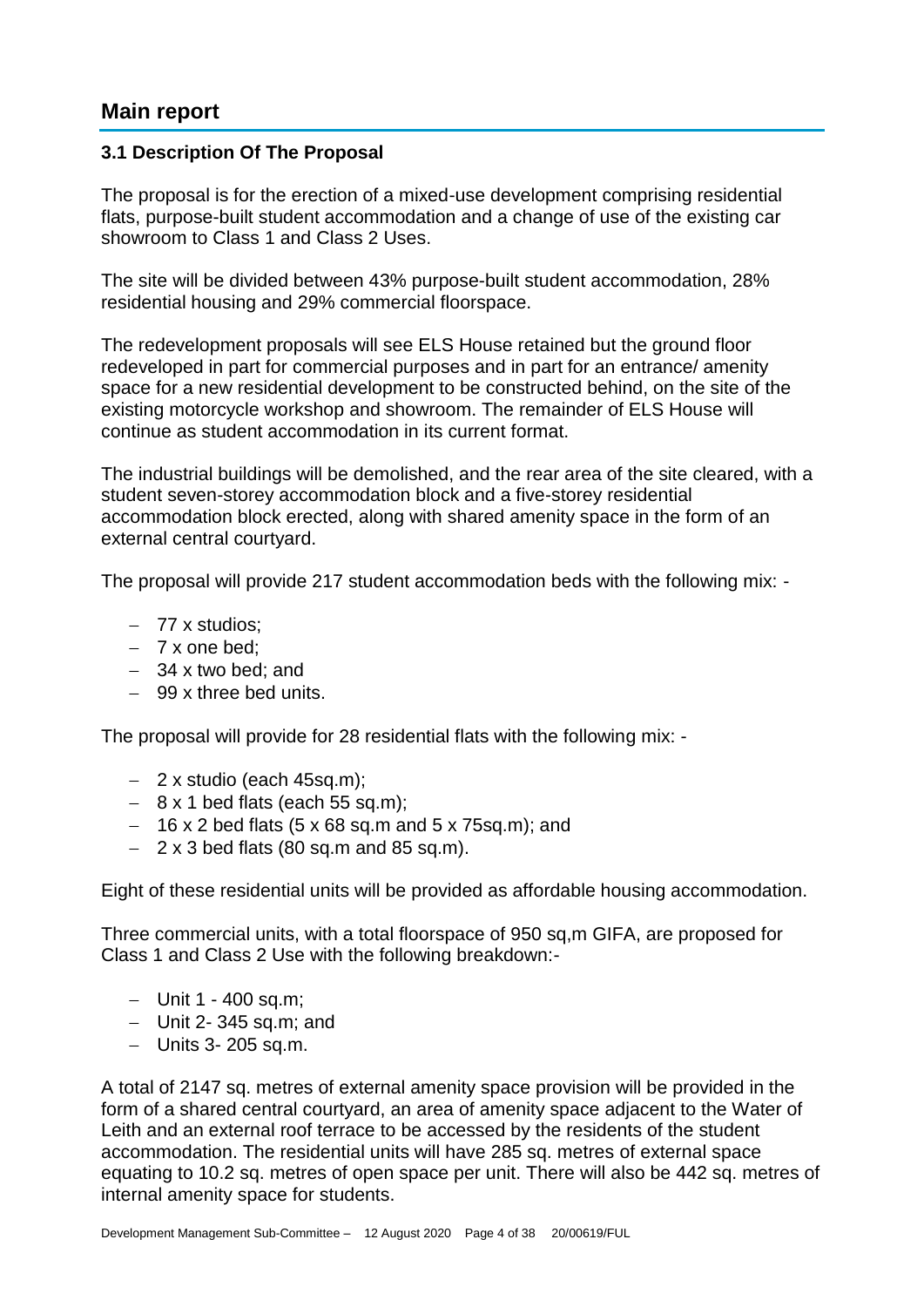A landscaped space will be formed on the eastern side of the building, adjacent to the Water of Leith. The proposal seeks to extend the public amenity between the building edge and the Water of Leith Walkway to provide a shared space, adjacent to the proposed commercial unit serving local residents and users of the Water of Leith Walkway.

The lower ground floor to the rear of ELS House will be retained as an undercroft. This will accommodate 33 car parking spaces including 7 disabled bays and 28 EV charging spaces. 264 cycle parking spaces are proposed (divided between the undercroft and other locations throughout the development).

Pedestrian access to both the commercial units and the main entrance of the student accommodation is from the primary Gorgie Road frontage on the ground floor of ELS House. Service access to the commercial units is provided via a service yard on Stenhouse Mill Wynd and vehicular and cycle access to the undercroft parking is located at the southern corner of the site.

The proposed palette is red multi stock facing brickwork and pigmented metal cladding to recessed upper levels. The proposal incorporates projecting brickwork to the lower levels to provide texture to the elevations.

#### Previous Scheme

The proposal originally identified one of the three units to be utilised for Class 3 Use. However, this element was removed from the proposal and replaced with a Class 2 Use. Revised plans were submitted showing improved landscaping to east of the site, including landscaping, street furniture and vehicular curbs along the existing access road to deter any vehicular gaining access and parking.

#### Supporting Documents

The following supporting documents were submitted as part of the application:

- − Design and Access Statement;
- − Transport Statement;
- − Drainage Statement;
- − Site Investigation Study;
- − Ecological Impact Assessment;
- − Extended Phase 1 Habitat Survey;
- − Planning Statement;
- − Landscape Design Statement;
- − Landscape Management and Maintenance Plan;
- − Affordable Housing Statement;
- − Archaeology Assessment; and
- − Flood Risk Assessment.

These documents are available to view on the planning portal.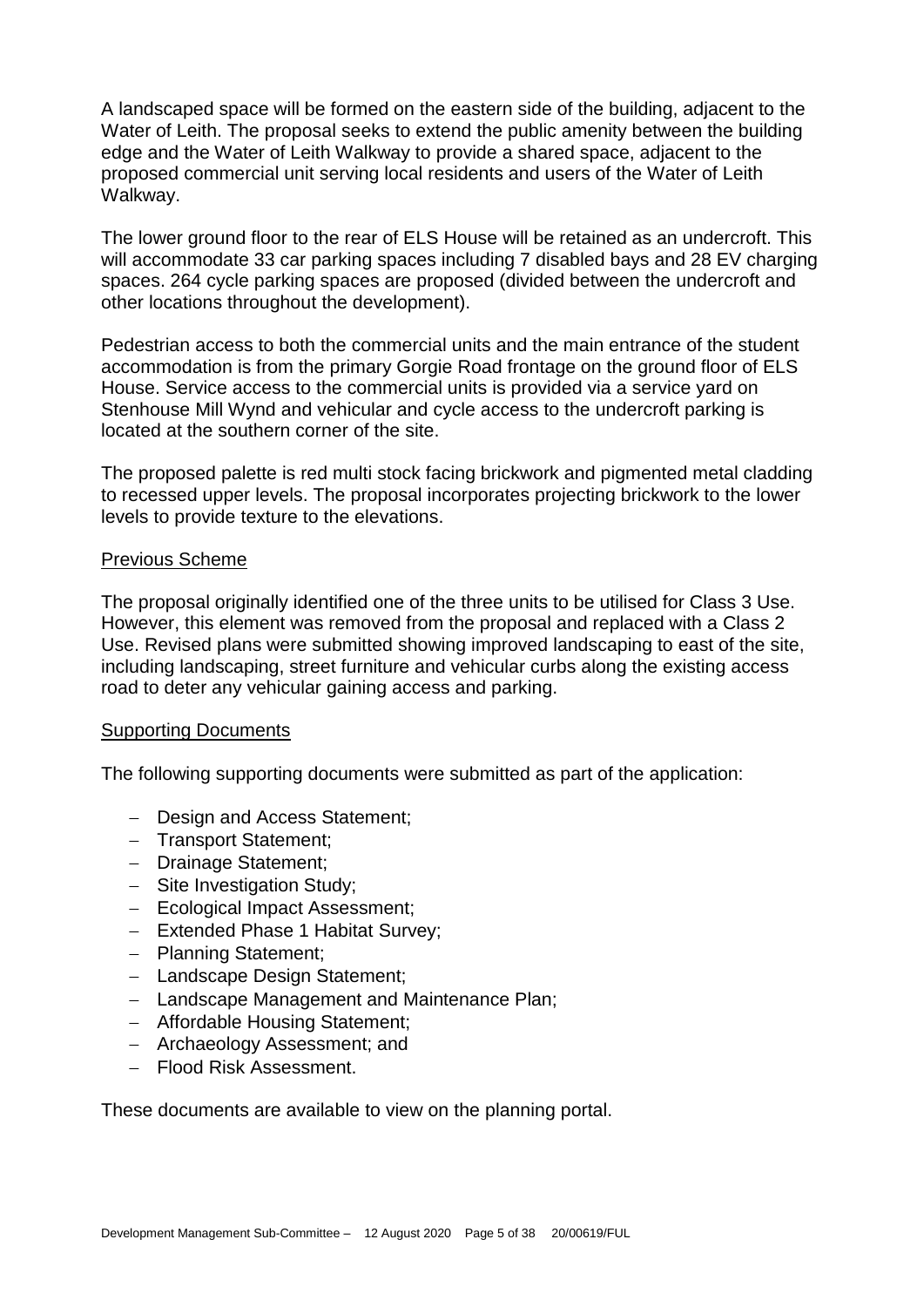## **3.2 Determining Issues**

Section 25 of the Town and Country Planning (Scotland) Act 1997 states - Where, in making any determination under the planning Acts, regard is to be had to the development plan, the determination shall be made in accordance with the plan unless material considerations indicate otherwise.

Section 59 of the Planning (Listed Buildings and Conservation Areas) (Scotland) Act 1997 states that in considering whether to grant planning permission for development which affects a listed building or its setting, a planning authority shall have special regard to the desirability of preserving the building or its setting or any features of special architectural or historic interest which it possesses.

Do the proposals comply with the development plan?

If the proposals do comply with the development plan, are there any compelling reasons for not approving them?

If the proposals do not comply with the development plan, are there any compelling reasons for approving them?

#### **3.3 Assessment**

To address these determining issues, the Committee needs to consider whether:

- a) the proposed development is acceptable in principle in this location;
- b) the proposed development will impact upon the setting of a listed building;
- c) the scale, design and materials are acceptable;
- d) the proposal will provide satisfactory amenity for future residents;
- e) the proposal will adversely affect neighbouring amenity;
- f) the proposal will have an adverse effect on air quality;
- g) the proposal will result in road safety issues;
- h) the necessary infrastructure to support the development is secured;
- i) suitable affordable housing provision is secured;
- j) any flooding and surface water management issues have been addressed;
- k) the proposed development will have any adverse impact upon the ecological importance of the site;
- l) the proposed development will adversely impact upon existing trees on site;
- m) the proposal will have any archaeological implications;
- n) the proposal is sustainable;
- o) issues raised in public comments are have been addressed.

#### a) Principle

The application site is located in the urban area as designated in the Local Development Plan (LDP). Proposals in the urban area must accord with relevant policies in the LDP.

Local Development Plan policies Hou 1, Hou 8, and Ret 6 apply, as well as the Council's non-statutory Student Housing Guidance (February 2016).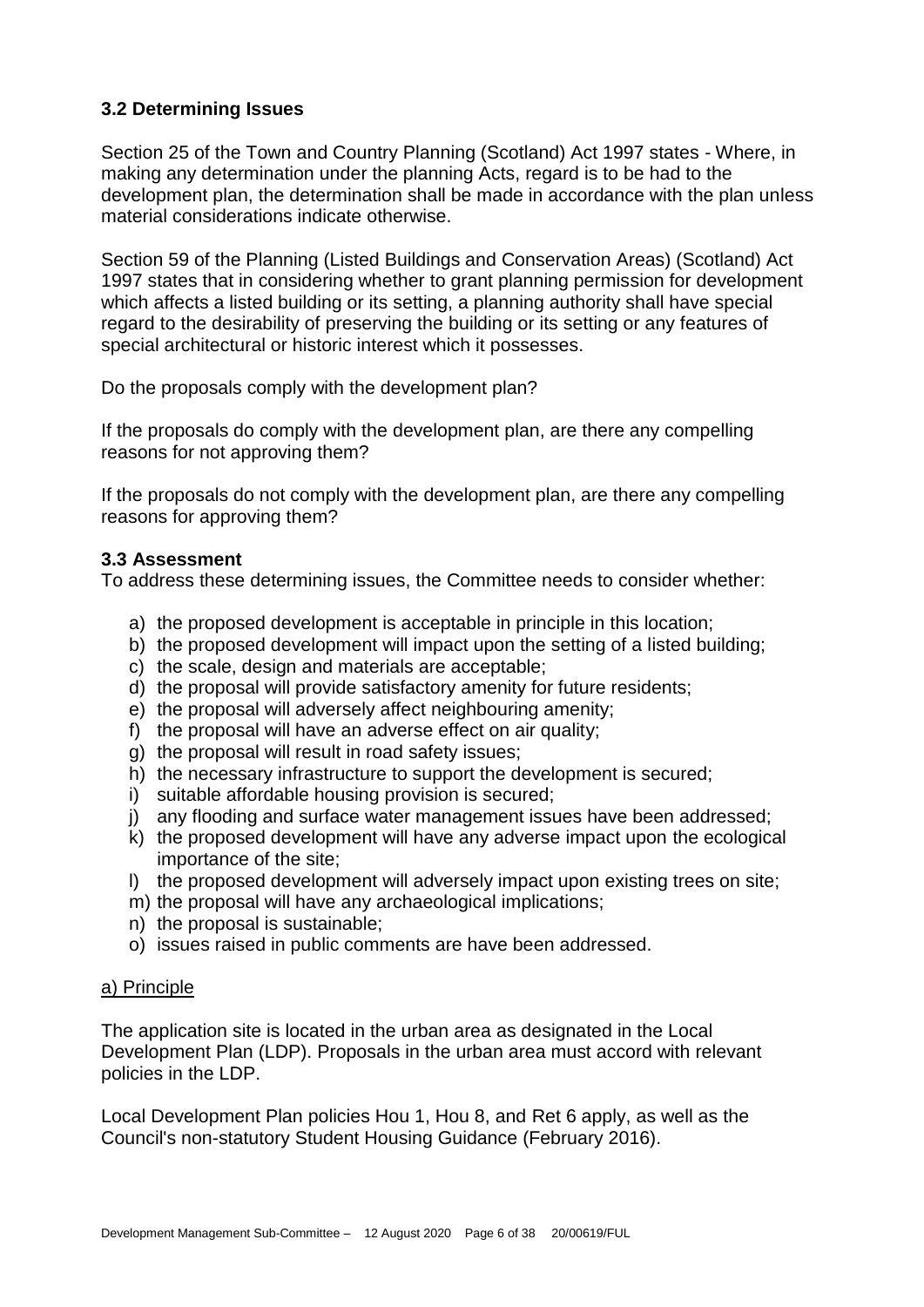## **Housing**

LDP Policy Hou 1 (Housing Development) prioritises the delivery of housing land supply and the relevant infrastructure and identifies four criteria on where this can be achieved.

Policy Hou 1 d) prioritises the delivery of housing on other suitable sites in the urban area in recognition that windfall sites can contribute to land supply. To comply with Hou 1 d), proposals must be compatible with other policies in the plan. Proposals on sites suitable for housing should consider how they might deliver housing as part of any proposals.

The site is surrounded by a mix of commercial and residential uses and is well connected by existing public transport links within the locality. The site is within cycling distance of the city centre and is an appropriate and sustainable location for housing.

LDP Policy Hou 2 (Housing Mix) promotes a mix of house types where practical to meet a range of housing needs and having regard to the character of the surrounding area and its accessibility. Edinburgh Design Guidance states that at least 20% of total number of homes should be designed for growing families, with three bedrooms or more. The proposal provides for two three-bed units (8%) which falls short of the required five units.

Notwithstanding the above, the application proposes a mix of uses for the redevelopment of the site, including both residential and student accommodation. The applicant has confirmed that the need in the private housing market in this area is for up to two-bed flats. Furthermore, the need for two-bedroom affordable accommodation in this area has been confirmed by the Council's Housing Team. The residential mix includes 29% affordable homes delivered on site and serving the social rented sector. This exceeds the policy requirement of 25%, and this is achieved by focussing on 2 bed flats to meet the need in this area.

Overall, whilst the proposal does not meet the standards set out in Edinburgh Design Guidance, the identified need in the area is a material consideration which, on balance, outweighs the guidance. The proposed mix is suitable and supported by the Council's Housing Team. It is acceptable in this context

LDP Hou 4 (Density) seeks an appropriate density of development having regard to its characteristics and those of the surrounding area, the need to create an attractive residential environment, accessibility and its impact upon local facilities.

There is no defining density characteristic of the area. Low to medium density housing is present west of the site, along Calder Road, in Stenhouse to the north and Chesser to the south east. Medium density flatted developments occupy Gorgie Road. Examples of higher density developments are being introduced within the area, through the conversion of Chesser House into 164 homes and recently approved 35 flats at 500 Gorgie Road, along with the 33 flatted development at 19 Stenhouse Mill Wynd. A 248 bed student accommodation development has permission on the opposite side of the Water of Leith, at 543 Gorgie Road.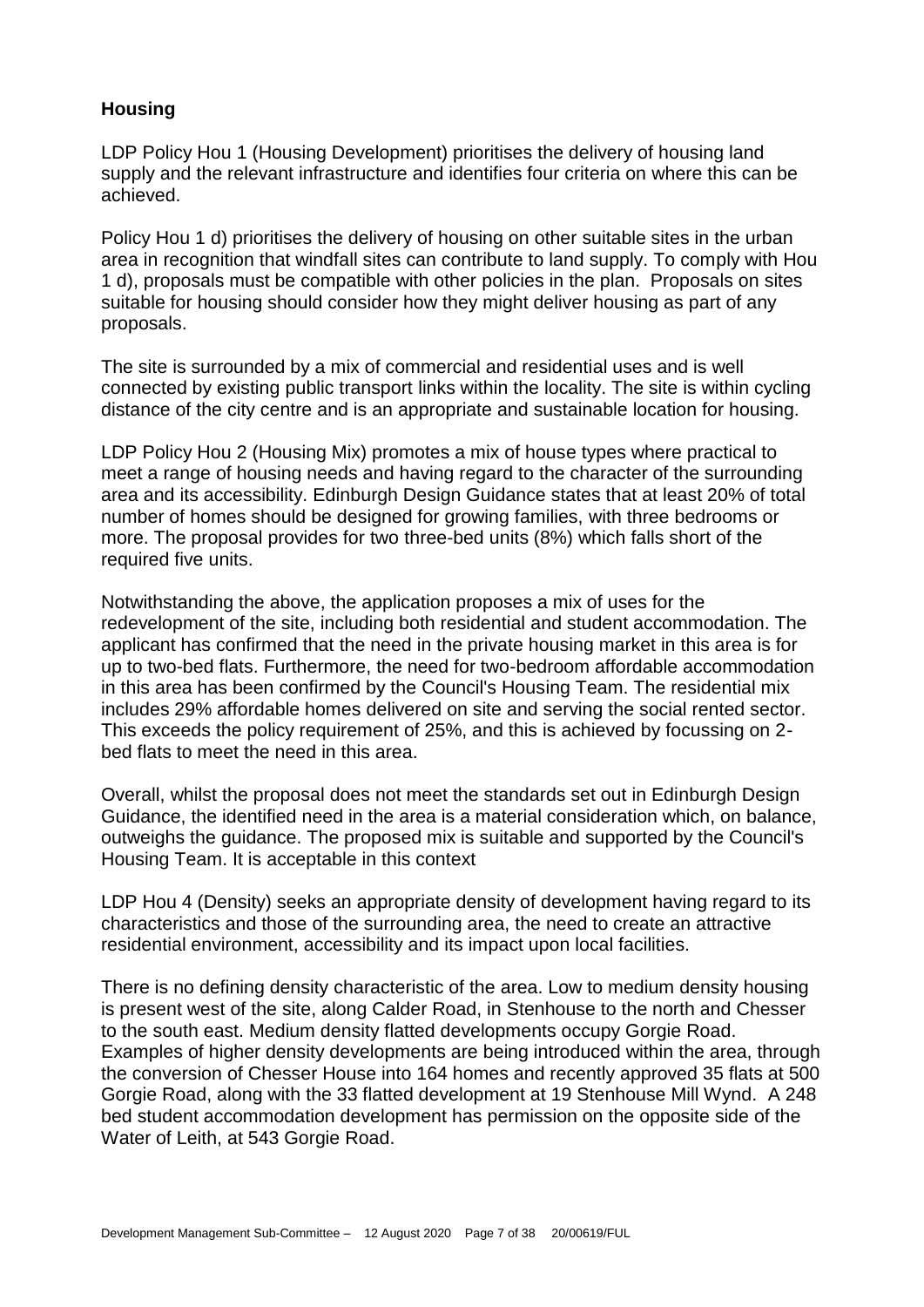The proposal will introduce a high-density development on this site. The development will occupy the majority of the site with an area of external open space in the centre and on the eastern edge of the site. The proposal ensures full sustainable use of the site and will create an attractive environment for its residents. A high-density development in this location will help to maintain the viability of local facilities including the Chesser Local Centre. The site has good public transport links to the city centre.

As such, introducing a development of this density is considered compatible with the higher densities being achieved on brownfield sites in the area, contributing to the viability of the local area, and complying with policy Hou 4.

LDP Policy Hou 3 (Private Green Space in Housing Development) seeks to ensure adequate provision of green space will be provided to meet the needs of future residents. In flatted developments where communal provision will be necessary this is based on a standard of 10 square metres per flat (excluding units that are provided private gardens), a minimum 20% should be useable greenspace.

The overall ratio of outdoor amenity space on site is 41%, in excess of the minimum requirements stipulated, with residential units equating to 10.2 sq. metre of external space per unit. In addition to on-site provision, the site has immediate access to the Water of Leith walkway and is within walking distance of Saughton Public Park.

Overall, the proposal provides an opportunity to provide new housing in a sustainable location, in compliance with LDP Policy Hou 1. The development proposed makes best use of this site by developing at high density whilst still being broadly compatible with LDP policies Hou 2, Hou 3, and Hou 4. Whilst the proposal falls short of the requirements of the Edinburgh Design Guidance, the infringement is justified given the constrained site and the density and mix proposed.

#### **Student Accommodation**

LDP Policy Hou 8 (Student Housing) has two requirements for assessing student accommodation. Part a) specifies that proposals must be in a suitable location in relation to university and college facilities, and be well connected by means of walking, cycling or public transport. Part b) states that development must not lead to an excessive concentration of student accommodation or transient population in the locality to an extent that would adversely affect the area and its established residential amenity or character. The Council's Non-Statutory Student Housing Guidance reenforces and expands upon the requirements of policy Hou 8 and identifies that student accommodation needs should be met in well managed and regulated schemes where possible.

The application site is in a location with good connections to public transport. The site is located on Gorgie Road which offers high frequency bus connections to the city and west Edinburgh. Slateford Railway Halt is approximately a 14-minute walk from the site. There are a number of bus routes that run directly by the site. Routes include those to and from Edinburgh City centre, and the west towards Heriot-Watt University, the Sighthill Campuses of Edinburgh College and Napier University. The application therefore accords with LDP policy Hou 8 a).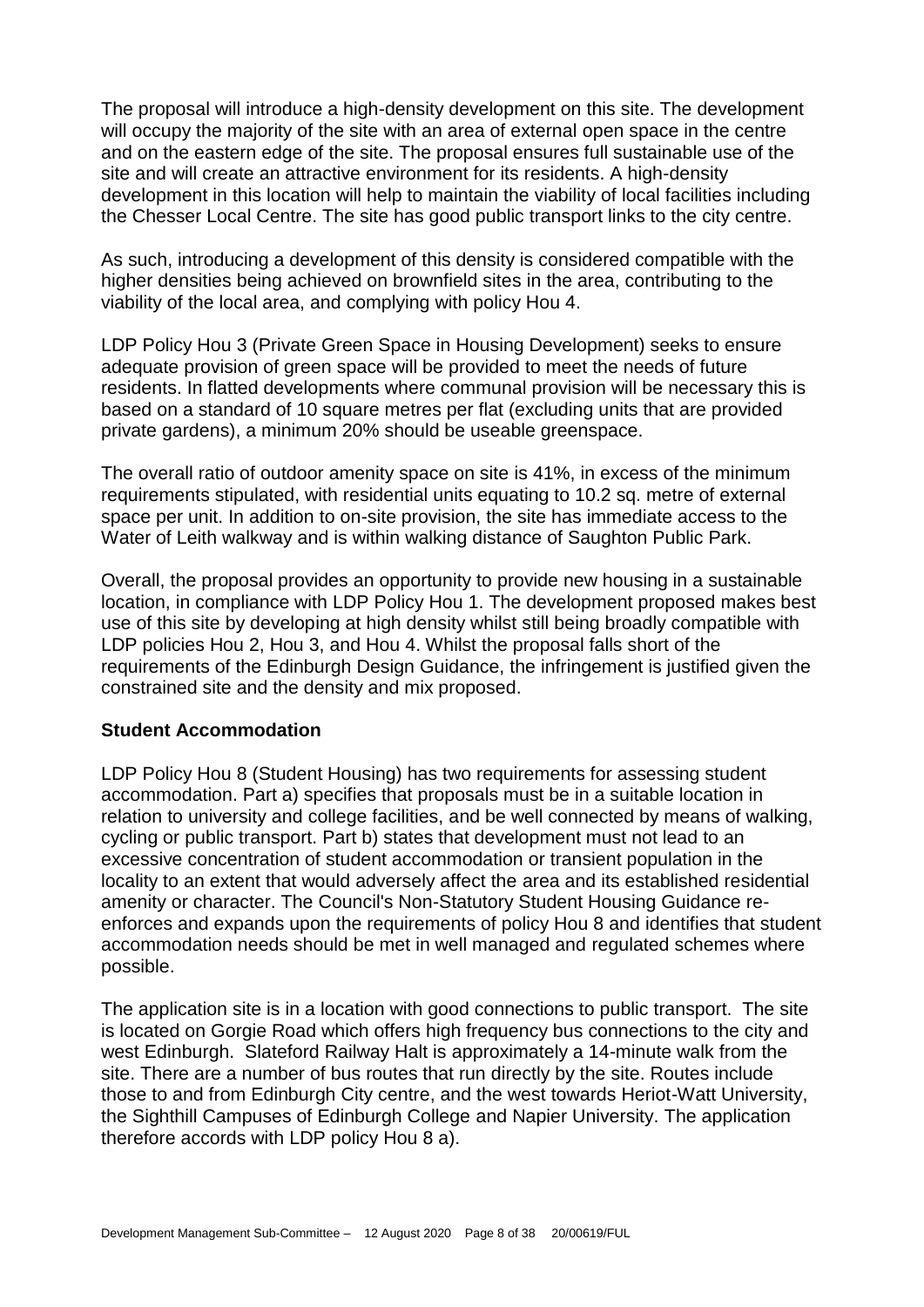Criteria b) of LDP policy Hou 8 seeks to limit the concentration of student accommodation where it would have an adverse impact on the maintenance of balanced communities or established character and residential amenity on a locality.

Based on census data for the site and its immediate surrounding area, the proposal will result in a 26% concentration which will not lead to an over-concentration of student population in the area. The non-statutory guidance advises that over 50% could lead to an impact on balanced communities.

The wider area has a mix of residential and student accommodation (including ELS House on the site), along with various commercial uses. In conjuction with existing and granted schemes in the wider area, including the 248 bed student development adjacent to the site at 543 Gorgie Road and 255 student bed spaces at Mill House at 396 Gorgie Road, a scheme of this scale will not result in an over-concentration of student population. It would still be below the 50% figure that would indicate a more transient character to the area. There will also be a balance of new student accommodation in this ward against approved residential developments, including Chesser House, 500 Gorgie Road, Springwell House and the existing flats on Stenhouse Mill Wynd. The surrounding area is still largely residential. As such, the development will deliver accommodation in keeping with its surrounds and will not lead to a transient population in this part of the city, satisfying part b) of the policy.

Overall, the erection of student accommodation would not result in an excessive concentration of student housing in the area and is accessible to the university and college facilities.

#### *Student Housing Guidance*

The Council's Student Housing Guidance sets out the locational and design guidance to be applied for student housing. Part a) accepts student housing in locations within or sharing a boundary with a main university, or out with criteria b) student housing will generally be supported on sites with less than 0.25ha of developable area. At 0.52 hectares, the application site is greater than 0.25 hectares in this instance.

Criteria c) of the guidance requires sites with a developable area of over 0.25 hectares to include 50% of the gross student accommodation floor area as residential housing. 28% residential housing is included as part of the application. This falls short of the 50% requirement.

Notwithstanding this, the student housing guidance is not policy and is non-statutory guidance. In the appeal decision for student housing on the opposite side of the Water of Leith, the Reporter stated that limited weight can be given to this requirement. This is a material consideration and given that the applicant has provided a substantial amount of mainstream housing, this is acceptable in this context. This balance will deliver a sustainable development appropriate to the character of area, which has a substantial area of low-density housing in the surrounding area. The proposal accords with the aims of LDP Hou 8 and outweighs the infringement of guidance in this instance.

Criteria d) of the guidance states that student accommodation should comprise a mixture of accommodation types including clusters. The proposal provides for a mix of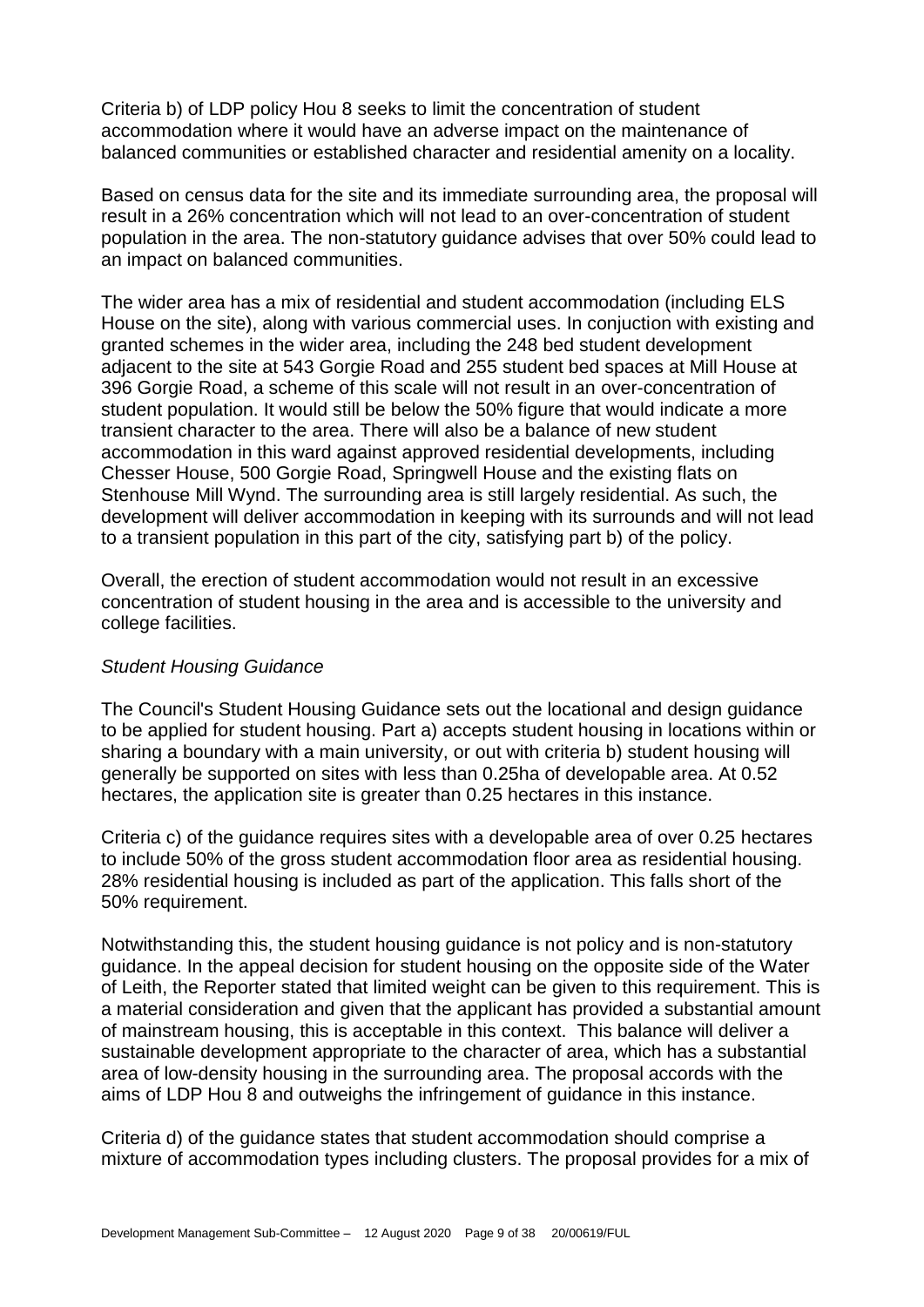studio and cluster accommodation. The application therefore accords with this requirement.

Overall, the LDP and the Council's guidance seek to find a balanced approach to delivering housing and other types of accommodation across the city. An infringement of the Student Housing Guidance is acceptable in this instance.

#### **Impact upon Local Retail Centre**

LDP Policy Ret 6 (Out of Centre Development) is applicable for the proposed change of use from Sui Generis to Class 1 and Class 2.

Chesser Local Centre is located 230 metres from the site. The site sits between the existing petrol station and the local centre. The proposed commercial units will service residents of the proposed development and footfall of existing residents in the locality. Given the scale of these commercial units, there will be no adverse impact upon the vitality and viability of the Chesser Local Centre. The site is accessible by sustainable modes of transport. The size and scale of proposed commercial units are suitable for local footfall and will not require parking provision. As such, the proposal accords with LDP Policy Ret 6.

#### **Policy Conclusion**

Overall the proposal accords with LDP policies Hou1, Hou 8 and Ret 6. On balance, the proposal will deliver a suitable mixed-use development, which accords with the aims of the local development plan.

#### b) Setting of Listed Building

The site lies in proximity to the Category A-listed Stenhouse Mills built in 1623 for a Patrick Ellis.

Historic Environment Scotland's guidance on Managing Change sets out the principles that apply and how it should inform planning policies. HES's document (Managing change in the Historic Environment - Setting) states that 'setting' is the way the surroundings of a historic asset or place contribute to how it is understood, appreciated and experienced.

LDP Policy Env 3 (Setting) states that development within the curtilage or affecting the setting of a listed building will be permitted only if not detrimental to the architectural character, appearance or historic environment, or to its setting.

The listed building is immediately surrounded by modern development of commercial and industrial character. The building is situated within its own garden ground and set against a backdrop of the existing industrial buildings along Stenhouse Mill Wynd. These buildings are one storey.

The residential flats are proposed along the western boundary. It is acknowleged that the proposed flats will be higher than the existing industrial buildings. However, the flats will be situated further back along Stenhouse Mill Wynd than the existing industrial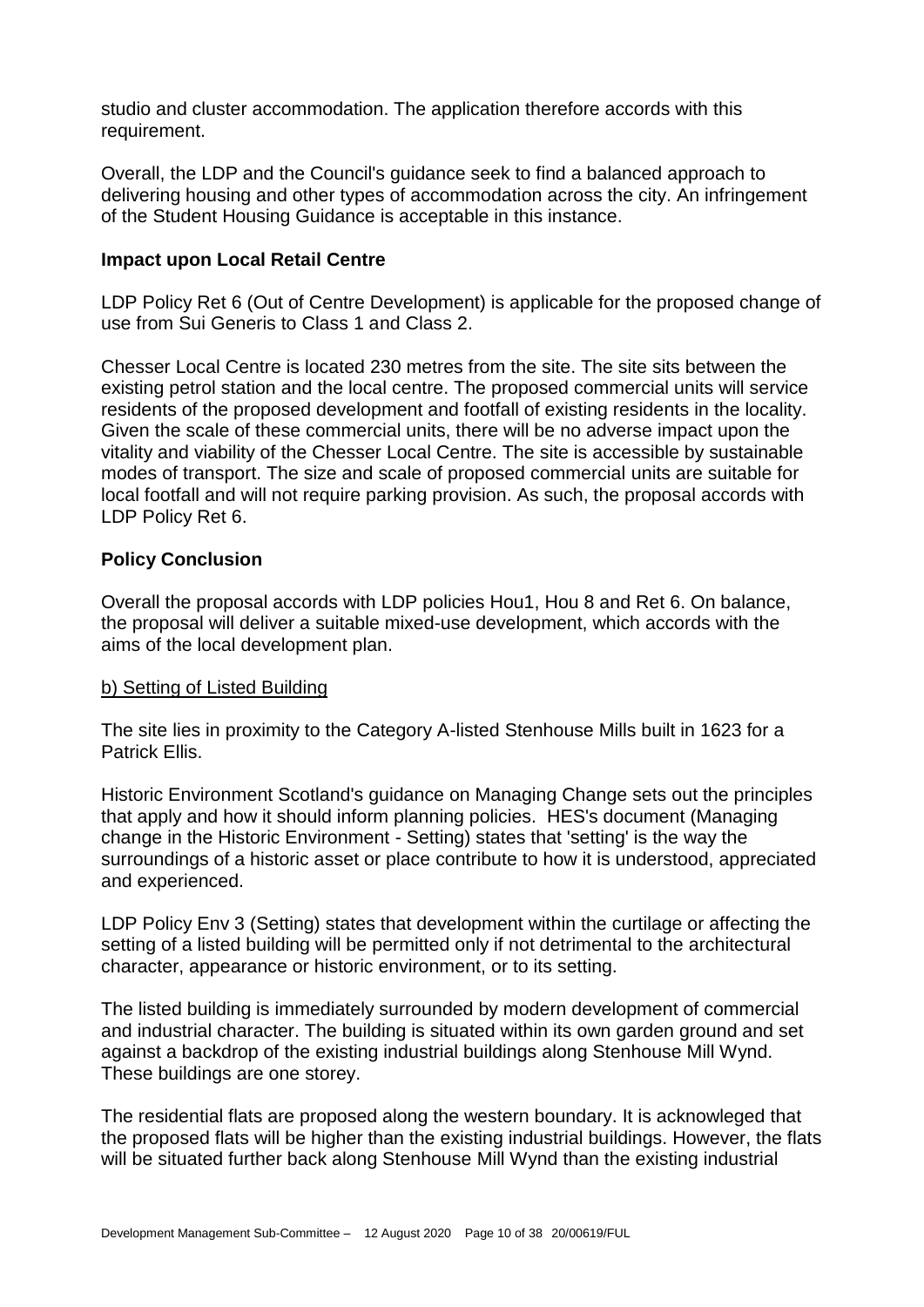buildings currently sit. As such, the proposed development but will not adversely affect the setting of the listed building.

The proposals do not diminish the historical integrity or setting of the listed building.

In light of the above the proposal complies with HES guidance and LDP Policy Env 3.

#### c) Design, Scale, Layout and Materials

LDP Policy Des 1 (Design Quality and Context) supports new development where the design reflects the positive characteristics of the area. LDP Des 4 (Design- impact on Setting) requires new development proposals to have similar characteristics to the surrounding urban grain, paying close attention to scale, height and positioning of buildings, materials and detailing. The Edinburgh Design Guidance (EDG) sets out key aims for new development to have a positive impact to the immediate surroundings, through its height and form; scale and proportions; positioning of the buildings and site materials and detailing.

The surrounding area is of mixed character which varies in style and material palette with no prominent architectural style in the area. There is a mix of modern, post war and older buildings in the area.

With regards to layout and form, the development has been designed to complete a block of accommodation with ESL House and the adjacent residential building forming the northern and western edges. The proposal adds student accommodation blocks to the south and east, and a residential block to the west, defining these edges and creating an urban block with a courtyard in the centre, and a landscaped amenity space running along the eastern side of the development.

The development will be permeable; pedestrian access runs from Stenhouse Mill Wynd, through the courtyard and ground floor of the student amenity space, and leads out to the amenity space on the eastern side of the building/ Water of Leith footpath.

This approach contributes to the urban form by continuing a strong active frontage along Gorgie Road and creating a more active frontage to the Water of Leith- positively impacting its immediate surroundings.

With regards to height and mass, the development has been designed in response to the existing ELS House and the adjacent flatted development. The proposed residential block will be four storeys with a fifth storey set back. It will be in keeping with the height and massing of the neighbouring apartment to the north.

The proposed student accommodation will reach six floors with a recessed seventh floor. The building will rise in height towards the rear (southern side), away from Gorgie Road. Given the falling topography southwards, the proposed buildings will visually align with the existing ELS House when viewed from along Gorgie Road, despite the increase in building height.

The recently approved student accommodation scheme immediately to east of the Water of Leith is similar in height to this proposed scheme. Permission has been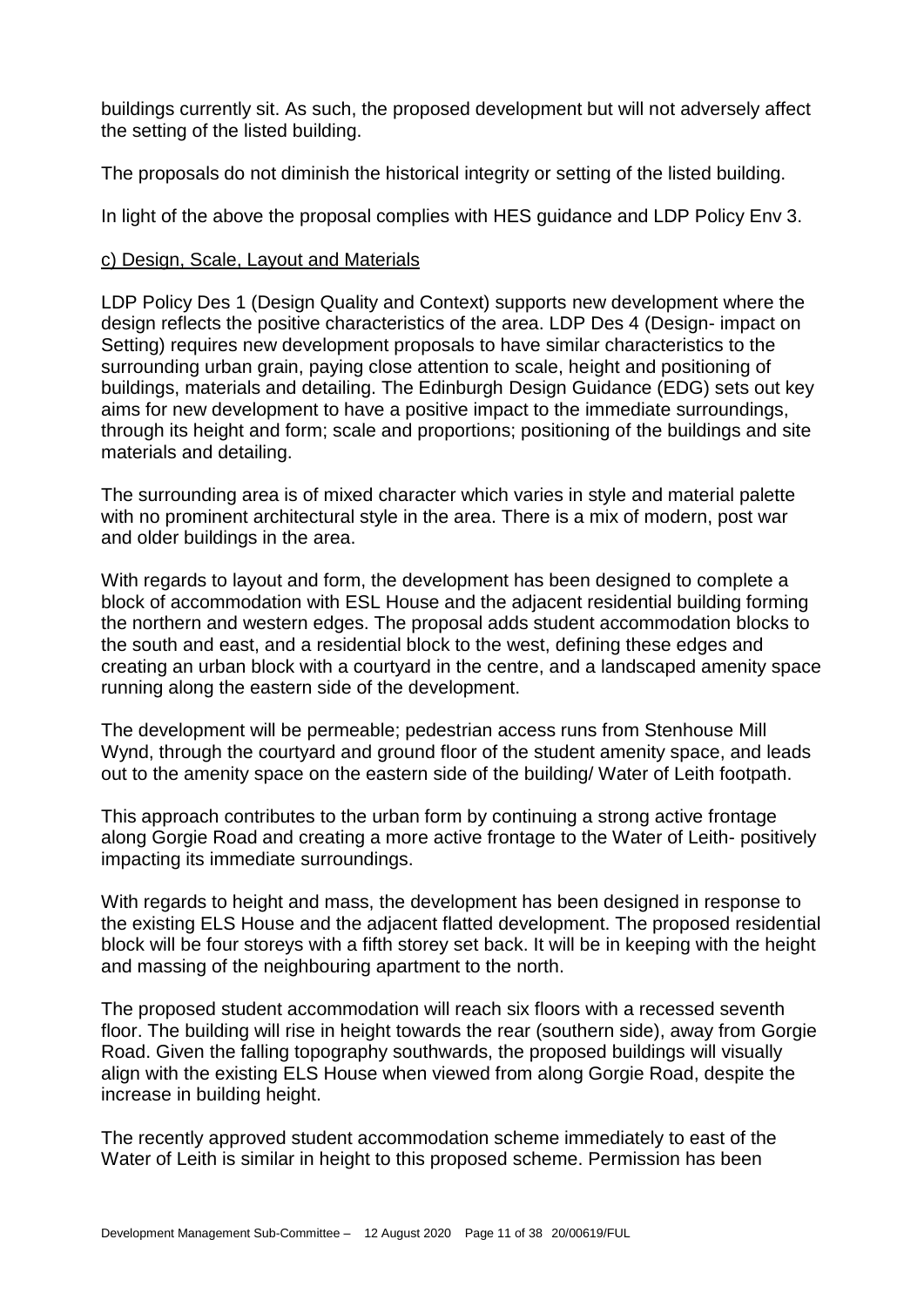granted for a building reaching five storeys where it engages with Gorgie Road and rising to six and seven storeys to the rear of the development.

Whilst high, the proposed buildings will fit in with the existing and future context of the area.

A study of long views was submitted as part of the application and confirm that the proposal will not impact upon any protected views in line with LDP Des 11(Tall Buildings). Furthermore, local view illustrations have been submitted to show the proposed development in the context of its surrounds, and the development will not appear visually incongruous within the streetscene.

In terms of materials, the proposed palette is appropriate for residential development and is appropriate for this area. The articulation of materials on the elevations, creating texture to the lower floors and finishing the top floors with a contrasting clad finish is successful in reducing the overall massing of the elevations of the buildings.

LDP Policy Des 3 (Development Design) requires that existing characteristics worthy of retention have been identified and enhanced through its development design. LDP Policy Des 10 (Waterside Development) states planning permission will be granted for development on sites adjoining a watercourse where the development provides an attractive frontage to the water edge, where appropriate maintains or improves public access to and along the water edge, and maintain or enhances the water environment, its nature conservation or landscape interest.

Currently, the eastern side of the site is an access road, car parking and industrial building elevations. The proposal will provide enhancements to this frontage, which front the water's edge by creating an active frontage. Student accommodation, outdoor amenity space and the Class 2 premises will overlook the Water of Leith footpath. This improves security of the existing run-down path to benefit both the residents of the development and users of the public footpath.

Overall, the design respects the surrounding urban pattern, scale and height and massing and creates an active and attractive frontage to the Water of Leith, in compliance with policies Des 1, Des 4, Des 3 and Des 10.

#### d) Creation of a Satisfactory Living Environment

Policy Des 5 (Development Design- Amenity) states that development will be permitted where future occupiers have acceptable levels of amenity.

Environmental Protection has raised concern with regards to the adjacent industrial use. This is a busy arterial route where a number of uses including residential co-exist. The proposal does not introduce new residential use to the wider area. It is unrealistic to expect residential dwellings in this location to experience the same level of residential amenity as in a residential suburb. There are many residential properties within the vicinity that could be affected by noise and disturbance similar to the application property.

As such, it is considered that the operations of the neighbouring industrial uses will not be to the detriment of future occupiers' amenity given the context of the site. However,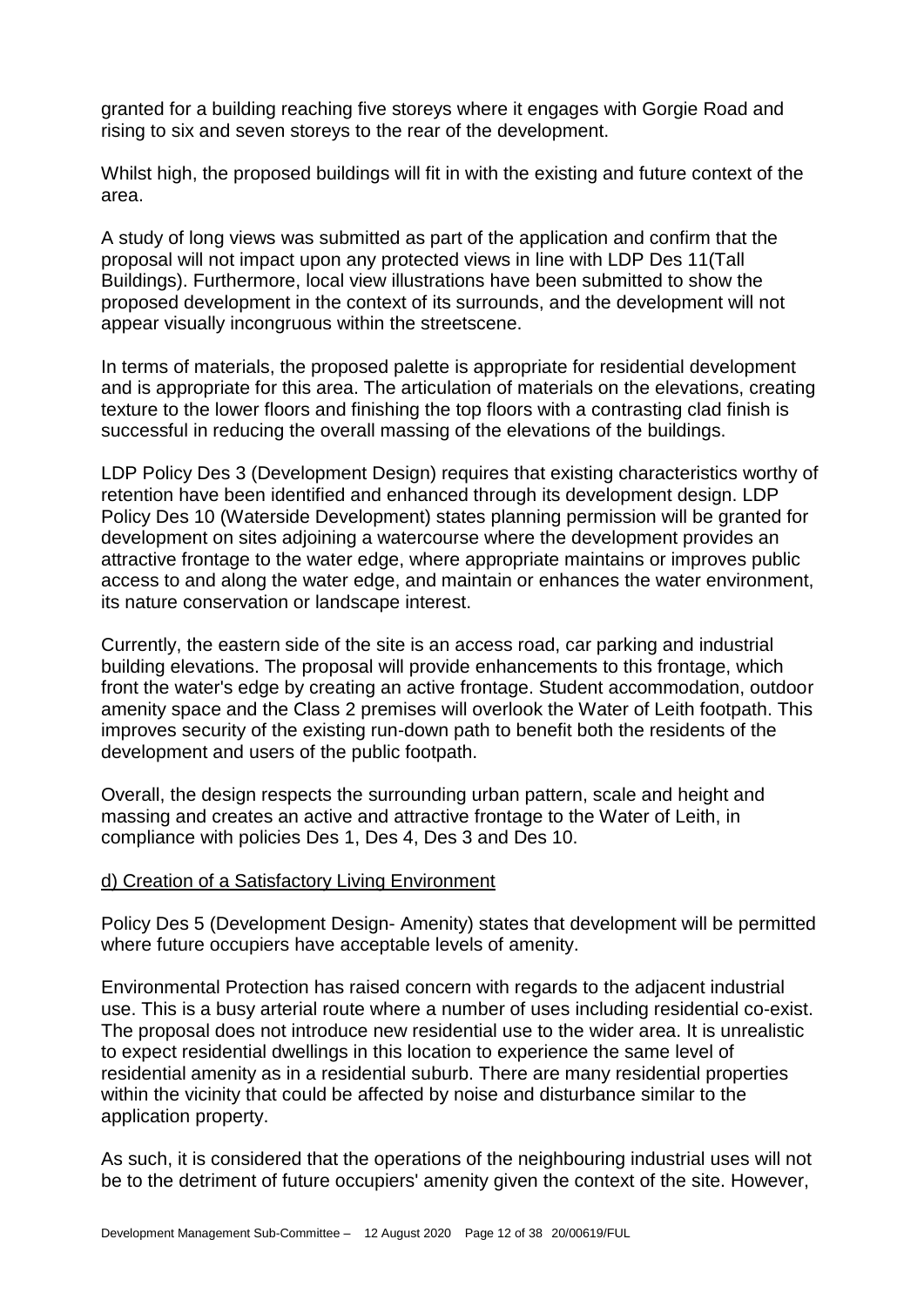conditions are recommended, including the submission of details of acoustic glazing to be approved prior to the occupation, to assist in mitigating any potential noise disturbance caused by the adjacent industrial use.

In terms of privacy, an elevated ground floor level ensures the privacy of the residents on the entrance level are protected from pedestrians passing the development.

This site to the south is currently used as a car park and storage area. Redevelopment of the site for uses other than the current use is severely restricted by flood risk, as demonstrated in the submitted Flood Risk Assessment. As such its future development other than a storage use would be constrained. Revised plans were submitted to introduce a 'Sawtooth' window arrangement to the southern elevation to mitigate any issue of overlooking of the site to the south and ensure future residents' privacy is protected if this site was to be developed for residential use.

There are no minimum room size standards for student accommodation in the Edinburgh Design Guidance. However, the proposed room sizes are in line with other student accommodation developments in the city. Internal communal rooms/amenity space is provided for the residents of the student accommodation building.

The proposed studios, one-bed and two-bed units all comfortably exceed the minimum internal floor areas set out in guidance. It is acknowledged that the proposed three- bed units fall slightly short at 80 sq.m (81 sq.m requirement) and 85 sq.m (91 sq.m requirement) of the minimum room size standards set out within the Edinburgh Design Guidance. However, this infringement is acceptable given that overall the development delivers units that exceed the EDG standards.

In terms of daylight, submitted analysis confirms that the proposed rooms, including the student accommodation will receive an acceptable level of daylight.

In terms of waste collection and storage, the proposal does not raise any issues and is in compliance with LDP Policy Des 5.

#### *External Amenity Space*

The communal courtyard to be shared by residents of both the residential properties and student accommodation will be managed by the operator of the student accommodation. The area will sub-divided broadly into spaces associated with the student accommodation, communal space associated with the residential accommodation, and a semi-private buffer to the rear of the residential accommodation, 3m deep, in line with the Edinburgh Design Guidance.

Furthermore, a rooftop terrace creates a communal social and dining space for the students on the top level of the student block.

Sunlight analysis was submitted which confirmed the courtyard and amenity space to the east will achieve a minimum of 2 hours of sunlight a day during March. Given the dense urban location and a perimeter block approach, it is accepted that the courtyard will be subject to varying levels of overshadowing throughout the day. However, given the mix of amenity space in various locations throughout the development and its accessibility to public greenspace, this is acceptable.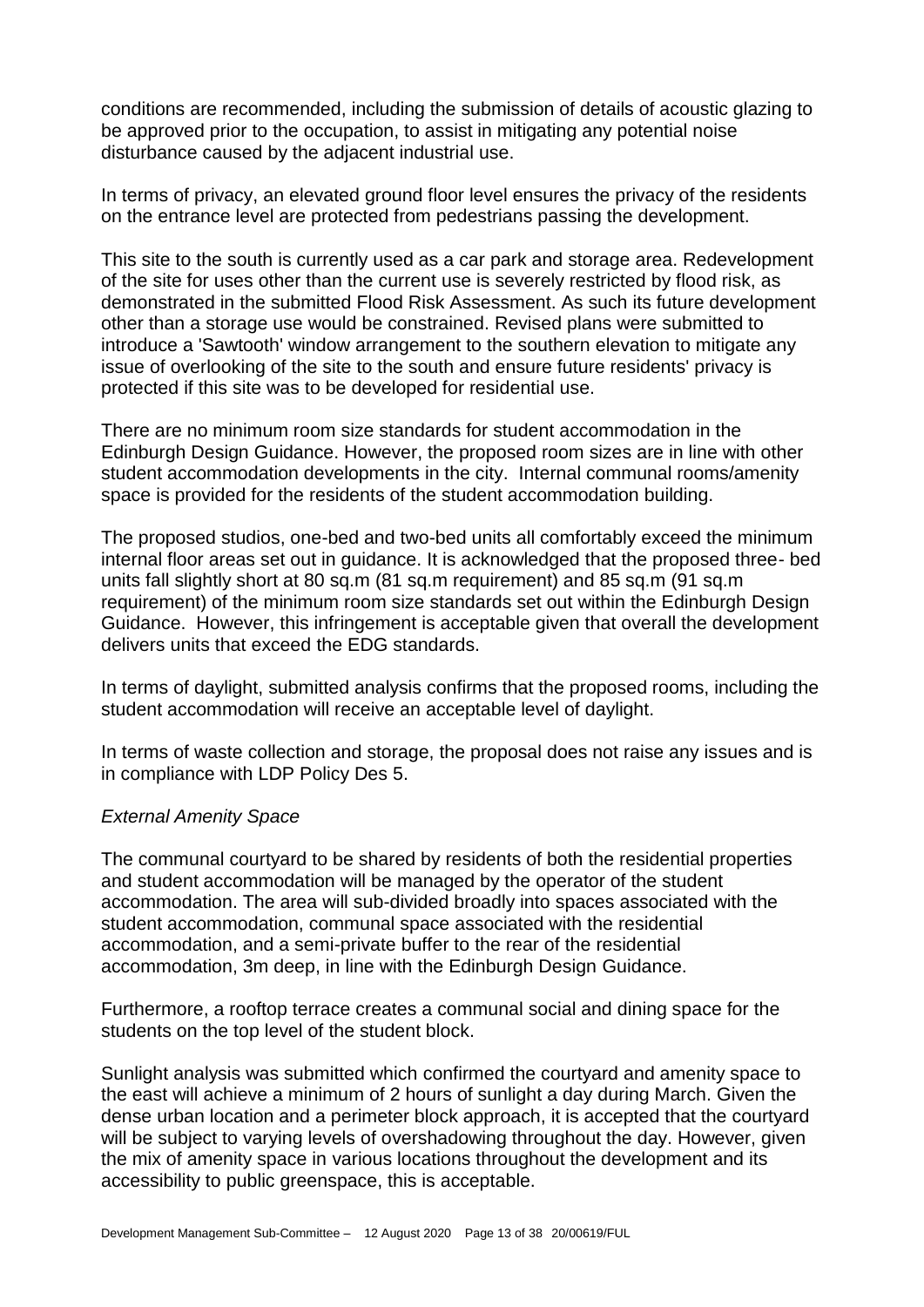Overall, the proposal will result in the creation of a satisfactory residential environment and complies with LDP Policy Des 5. The proposal will provide quality amenity space for both residents and improve the safety and quality of space adjacent to the Water of Leith benefiting the wider local area, in compliance with LDP Policy Hou 3 and Edinburgh Design Guidance.

#### e) Impact upon Neighbouring Amenity

LDP Policy Des 5 (Design-Amenity) supports proposals that have no adverse impact on neighbouring developments.

In this instance, the proposed windows comply with Edinburgh Design Guidance in relation to required distance to neighbouring windows and therefore raise no privacy issues.

The proposal will not adversely impact upon daylight into neighbouring residential properties. Daylight into the existing apartments of ELS house facing on to the courtyard is not compromised.

Overshadowing analysis was carried out upon neighbouring properties and is acceptable for a site in the urban site. No residential properties will be adversely affected by the proposal.

Overall, the proposal is compliant with LDP Policy Des 5 and the Edinburgh Design Guidance and will not be to the detriment of neighbouring residential amenity.

#### f) Air Quality

The site is within a designated Central Air Quality Management Area.

LDP Policy Env 22 (Air Quality) aims to ensure that no development will result in significant adverse effects for health, environment or air quality and appropriate mitigation measures can be provided to minimise the adverse impacts. Reducing the need to travel and promoting the use of sustainable modes of transport are key principles identified in the local development plan.

Environmental Protection was consulted on the proposal. The site has excellent public transport links and so a development within an air quality management area would be expected to at the very least attempt to ensure that the development was impact neutral.

The development has been designed to mitigate operation impacts through the provision of cycling spaces and limited car parking which is good practice. The student accommodation element of the development will be promoted and operated as a carfree development. Car parking is reserved for the residential use. The proposed car parking represents just 30% of the maximum car parking allowed by parking standards. The proposal exceeds the 1 in 6 EV Charger requirement, providing 28/33 spaces and promotes cycle usage through the provision of 100% cycle parking on site.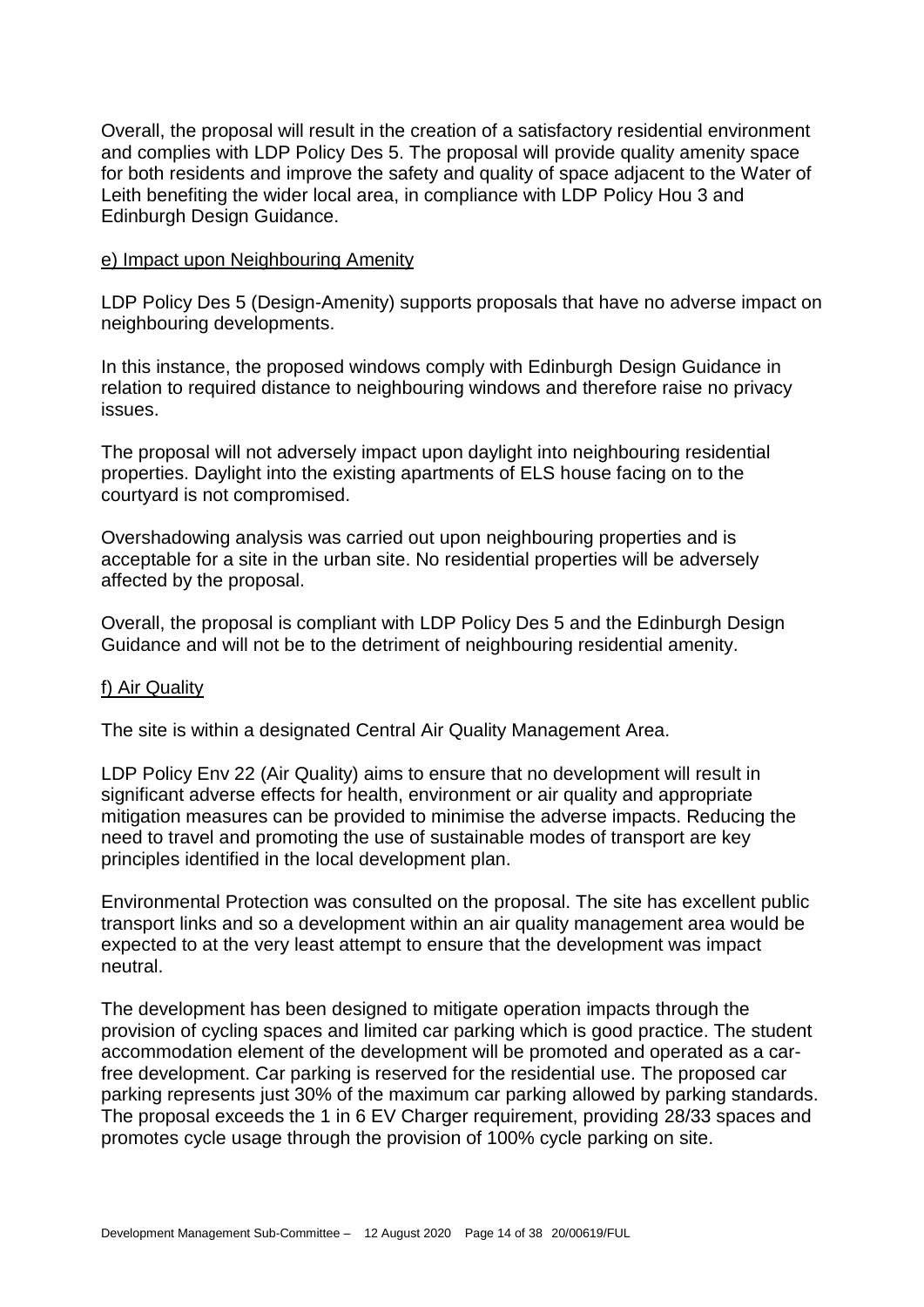The applicant has also committed to preparing a Green Travel Plan to distribute to residents promoting sustainable travel options.

Environmental Protection supports the mitigation proposed, and as such the proposal meets the requirements of LDP Env 22.

#### g) Road and Pedestrian Safety

LDP Policy Tra 2 (Private Car Parking) requires proposed car parking levels to not exceed the maximum levels stipulated in Council's guidance. Developers are encouraged to pursue lower levels of parking.

Car parking is to be provided underground in the existing underground storage area. The proposal will provide 33 ramped access underground car parking spaces including 7 disabled bays and 28 EV charging spaces for the residential development. The student accommodation will be car free except for accessible parking. The proposed level of car parking is justified by the sites accessibility to public transport including bus and rail services and easy access to surrounding services and amenities and complies with the Council`s parking standards which could permit a maximum of 108 parking spaces for a residential and retail development of this scale in Zone 2.

LDP Policy Tra 3 (Private Cycle Parking) and LDP Policy Tra 4 (Design of Off Street Car Parking and Cycle Parking) require proposed cycle and storage provision to comply with the standards set out in council guidance.

The proposed 264 cycle parking spaces complies with the Council`s minimum cycle parking requirement for the proposed development in Zone 2. Storage will be provided in the form of 2 tier storage racks and Sheffield bike stands in the underground storage area, along with the courtyard and in front of ELS House. As such, the proposal complies with LDP Policy Tra 3 and LDP Policy Tra 4.

In terms of servicing, the commercial units will be serviced via the proposed service yard accessed from Stenhouse Mill Wynd and refuse collection will take place at kerbside on Stenhouse Mill Wynd.

A transport statement has been submitted in support of the application. This has been assessed by transport officers and is considered to be an acceptable reflection of both the estimated traffic generated by the development and of the traffic on the surrounding road network subject to the conditions/informatives attached.

#### h) Developer Contributions

This site falls within Sub-Area T-2 of the 'Tynecastle Education Contribution Zone'. A contribution of £19, 566.00 is sought for additional educational infrastructure to support the projected increase in school rolls as a result of the development. A legal agreement will be required to secure these funds.

The proposals comply with Policy Del 1 (Developer Contributions).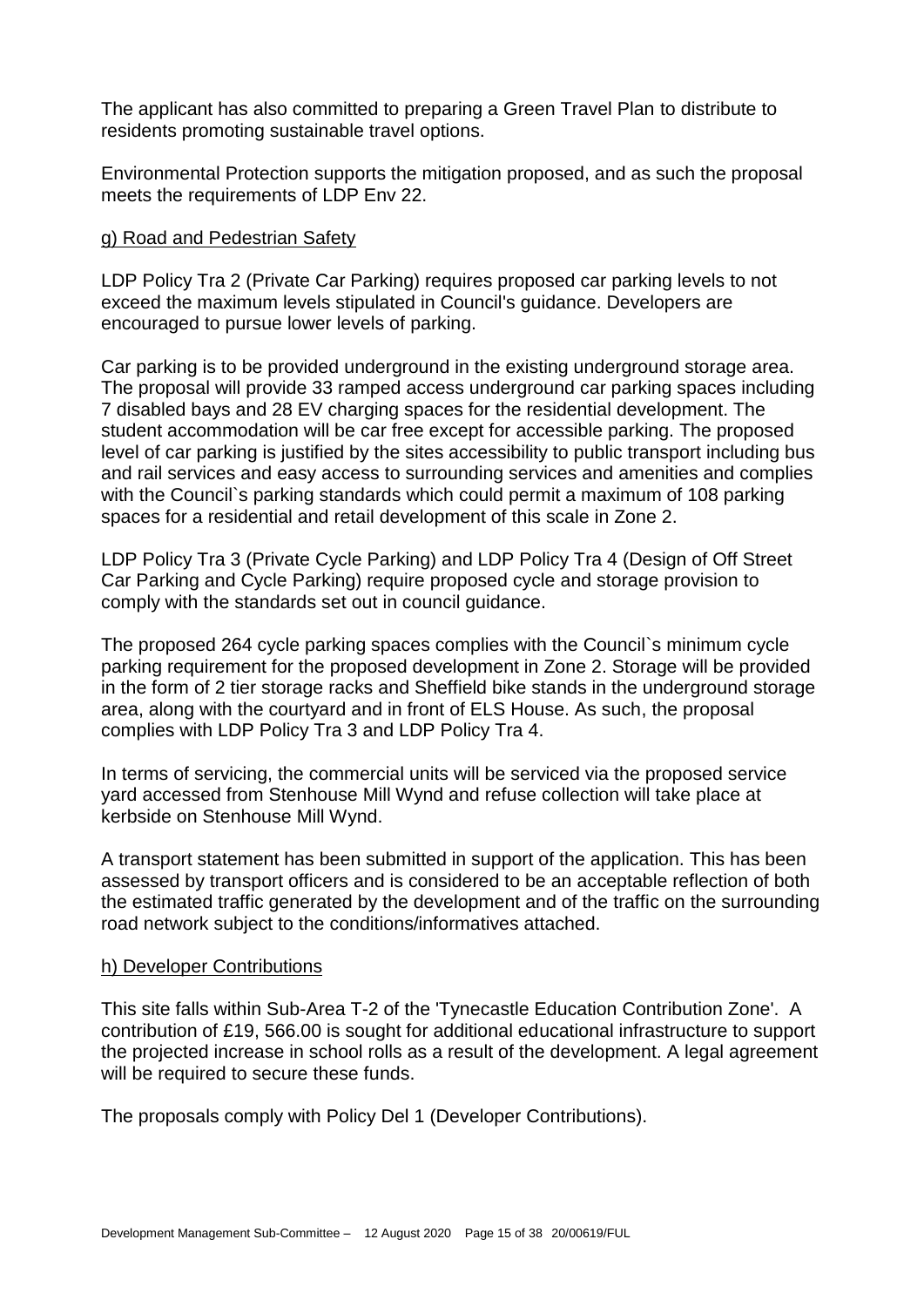#### i) Affordable Housing

Policy Hou 6 (Affordable Housing) in the Edinburgh Local Development Plan states that planning permission for residential development, including conversions, consisting of 12 or more units should include provision for affordable housing. 25% of the total number of units proposed should be affordable housing.

This application is for a development comprising 28 residential flats alongside purposebuilt student accommodation. There is a requirement for a minimum of 25% (7) homes of approved affordable tenures.

The applicant has submitted an Affordable Housing Statement which confirms that eight affordable homes will be provided on-site. This exceeds the minimum requirement.

Eight two-bedroom flats have been identified for the on-site affordable homes. This is not entirely representative of the mix on the wider site which includes studios, one, two, and three-bedroom flats. However, the proposal is acceptable given that there are only two three-bedroom flats in the overall development, and that two-bedroom affordable units are proposed by the applicant in place of studios and one-bedroom flats, and this mix is accepted by the Affordable Housing Team.

In the interests of delivering mixed, sustainable communities, the affordable homes will be integrated in a central part of the site and "tenure blind" in appearance. The units will be contained in one block and accessed from a single stair core to allow effective management. The affordable home residents will have access to shared communal garden spaces. An equitable and fair share of cycle and vehicle parking is provided for the affordable homes and public transport links are in easy walking distance. This approach which will assist in the delivery of a mixed sustainable community.

The applicant will be required to enter into a Section 75 legal agreement to secure the affordable housing element of this proposal. The tenure of the affordable housing is required to be agreed by the Council and this would be outlined in a Section 75 Legal Agreement. The applicant has engaged with a Registered Social Landlord (RSL) about the affordable housing delivery, the intention is that all eight of the proposed affordable homes will be available for social rent.

The proposal is in compliance with LDP Policy Hou 6 Affordable Housing.

#### j) Flood Risk and Surface Water Management

Policy Env 21 (Flood Prevention) states that planning permission will not be granted for development that would increase a flood risk or be at a risk of flooding itself, impeded the flow of flood water or be prejudice to existing or planned flood defence systems.

The proposal has been designed to mitigate potential flood risk and accords with LDP Policy Env 21. The proposal includes egress through the student amenity space and is designed with the intention that the underground garage will accommodate displaced water in the event of a flood.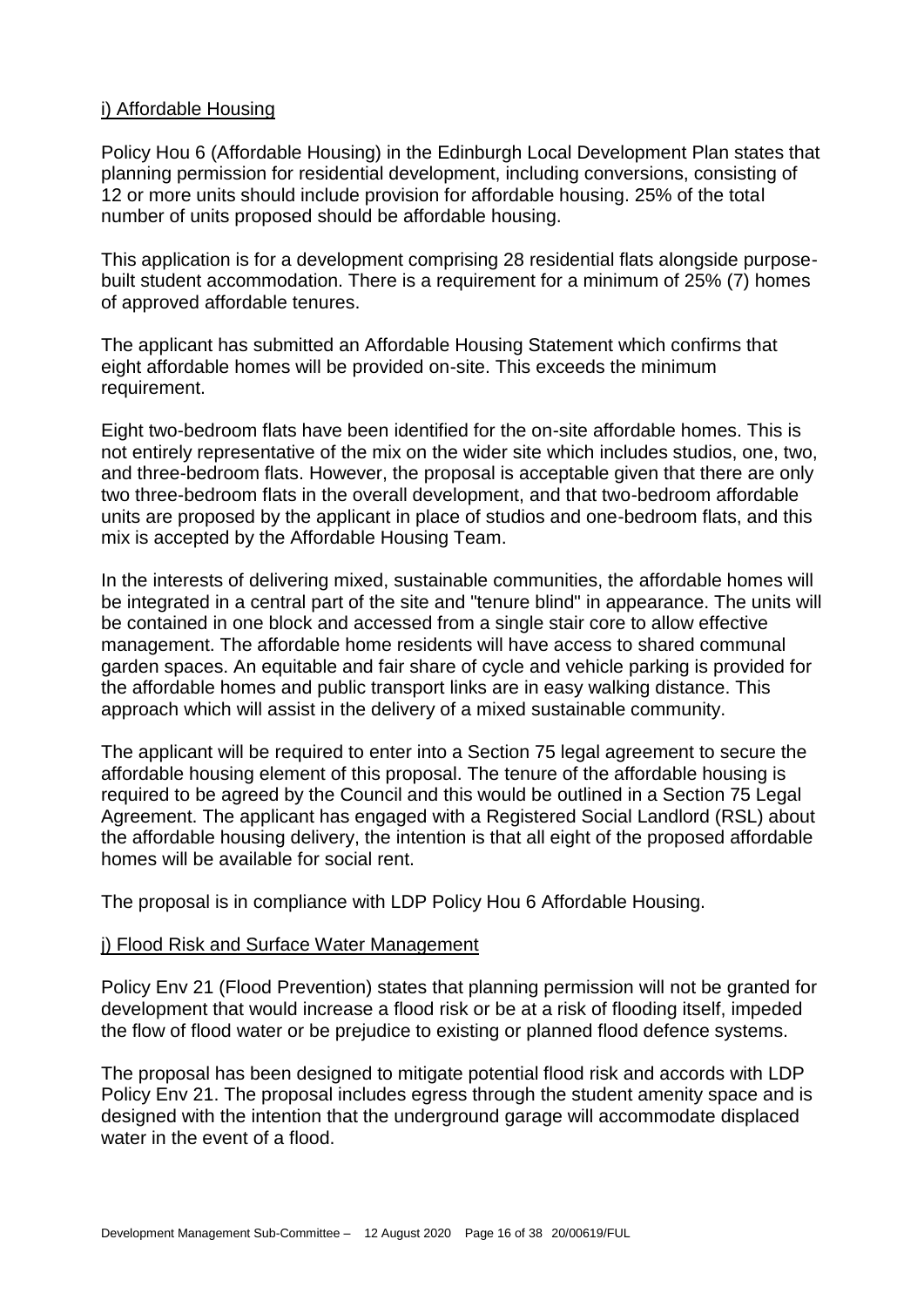SEPA is a statutory consultee and in this instance has objected to the proposal on the grounds that the site encroaches within the SEPA Flood Map and will therefore be at medium to high risk of flooding from the Water of Leith. It has the potential to increase the number of persons at risk during a flood event.

The consultee response states that a hydrology and hydraulic modelling flood study of the Water of Leith is currently being undertaken. This will be the first detailed study through the city of Edinburgh since the completion of Phases 1 and 2 of the Water of Leith Flood Protection Scheme (WoLFPS). At the end of the study SEPA aim to have a better understanding of the hydrology of the catchment and the standard of protection (SOP) provided by the built flood protection scheme.

The application site is upstream of the WoLFPS i.e. not protected by the scheme. SEPA state the obiection is on grounds of flood risk relating to general uncertainties in relation to the hydrology of the catchment.

SEPA has a shared duty with Scottish Ministers and other responsible authorities under the Flood Risk Management (Scotland) Act 2009 to reduce flood risk and promote sustainable flood risk management. It states that the cornerstone of sustainable flood risk management is the avoidance of flood risk. It is SEPAs view that vulnerable uses such as residential development should be directed to alternative locations rather than incorporating mitigation measures.

However, planning authorities have to consider a range of material considerations as well as flood risk. There may be circumstances where applications are granted planning permission despite an objection from SEPA.

Notwithstanding SEPA's objection to the principle of residential development, this proposal has been designed to mitigate the potential flood risk and accords with LDP Policy Env 21. The Council's Flood Prevention Team is satisfied that the mitigation proposed is acceptable.

As SEPA has objected to the application, if the Council is minded- to grant planning permission, it must notify the application to Scottish Ministers prior to the determination of the application.

In terms of Sustainable Urban Drainage, the proposal intends to incorporate underground storage tanks as a solution. The Council do not take responsibility for underground storage tanks. A condition is recommended requiring a suitable maintenance scheme for the underground tanks is submitted and approved by the Planning Authority.

The proposed buildings will incorporate green roofs to naturally attenuate water which is welcomed on a waterside development.

#### k) Ecology

The development site is adjacent the Water of Leith - Local Nature Conservation Site.

LDP Policy Env 15 (Sites of Local Importance) requires that where a Local Nature Conservation Site, the reasons for allowing development are sufficient to outweigh the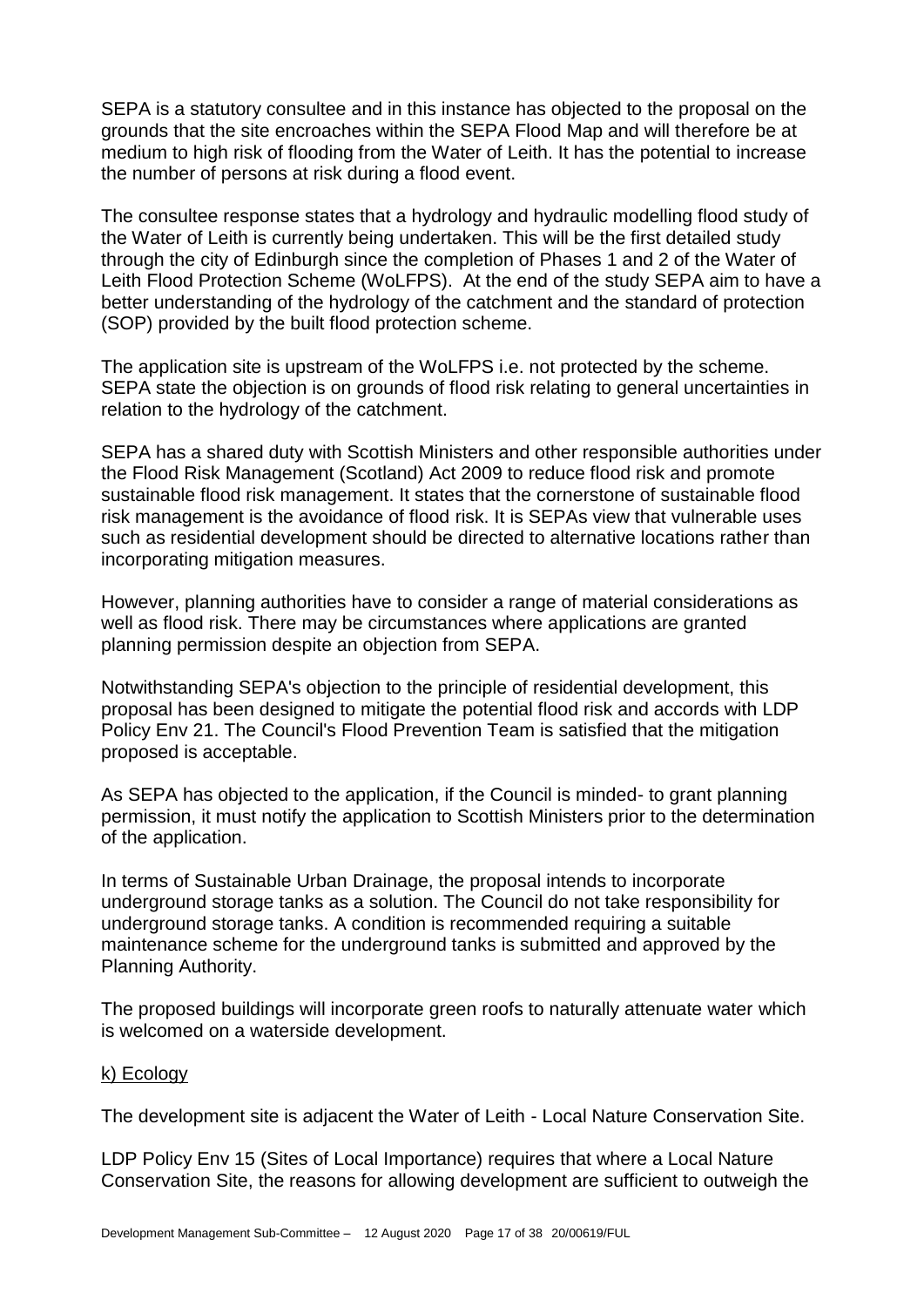nature conservation interest of the site and that any adverse consequences have been minimised and mitigated in an acceptable manner.

Edinburgh Design Guidance states that all development (within or outwith) a flood zone should be set back a minimum of 15m beyond top of bank for ecological reasons. This aims to create opportunity to reinstate natural bank sides.

In this instance, the proposed buildings will replace existing buildings and be developed upon existing hardstanding. The site boundary does not protrude the public path or water edge and the natural banks will remain. Notwithstanding this, mitigation is necessary to ensure the proposal does not impact upon the ecological importance of the area.

LDP Policy Env 16 (Species Protection) aims to ensure development will not be to the detriment to the maintenance of a protected species and suitable mitigation is proposed. An Ecological Impact Assessment was undertaken and submitted as part of the application. This includes potential enhancement measures to improve the scheme for biodiversity e.g. inclusion of specific seed mixes, use of bat tubes and swift bricks. Best practice measures to safeguard species, such as otters during the construction phase, are also detailed.

A Bat Survey was submitted by the applicant. This was assessed and concluded that bats are not roosting on site or in adjacent trees and are therefore are not a constraint to development.

Concern was raised with regards to potential overshadowing upon the Water of Leith and its impact upon biodiversity. Sunlight analysis during March shows the majority of the overshadowing will fall within the site during the morning hours with overshadowing falling upon a section of the tree lined bank and river during the afternoon hours. The water currently receives a degree of overshadowing as a result of ELS House which is located in closer proximity to the river bank. The additional overshadowing upon a section of the Water of Leith as a result of this development is considered acceptable.

Notwithstanding this, a condition is recommended requiring the submission of a Landscape and Biodiversity Enhancement Plan prior to construction taking place. This should detail safeguarding and enhancement measure for biodiversity along the east of the site.

In light of the above, the proposal is in compliance with LDP Policies Env 15 and Env 16 by virtue of identification and proposed mitigation to safeguard the Water of Leith special ecological interest and improvements to the vicinity.

#### l) Trees

LDP Policy Env 12 (Trees) ensures the protection of trees.

Whilst there are no existing trees on site, there is a line of existing mature trees that run along the banks of the Water of Leith. There is the public footpath between the trees and the application site and the proposal does not propose the removal or disturbance of any of these trees.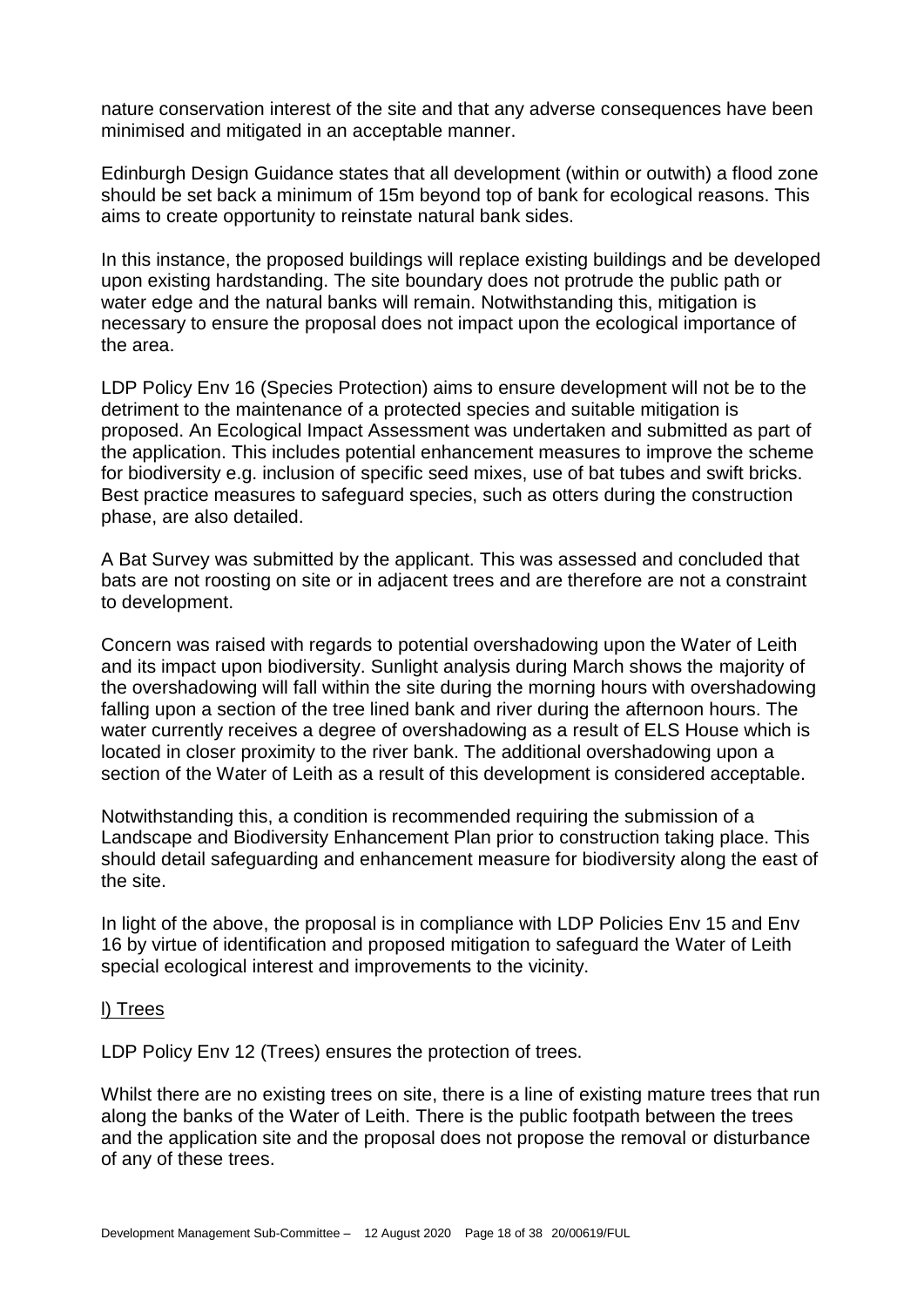Whilst, a tree protection plan has been submitted to ensure the protection of the trees, a condition is recommended requiring submission of an updated Tree Protection Plan which shows the individual trees and their canopies to be included within the Tree Protection area.

New tree planting is proposed throughout the development.

#### m) Archaeology

LDP Policy ENV 9 (Development Sites of Archaeological Significance) aims to protect archaeological remains. The site lies in proximity to the A-listed Stenhouse Mills built in 1623 for a Patrick Ellis. The site should be regarded as occurring within an area of archaeological importance, in terms of both the late-medieval and post-medieval development of Stenhouse Mills and Edinburgh's (rural) industrial heritage.

Accordingly, the aim should be to preserve archaeological remains in situ as a first option. A condition is recommended that a programme of archaeological work is undertaken during the demolition/development of this area to fully excavate, record and analysis any significant remains that may be uncovered.

#### n) Sustainability

The applicant submitted a sustainability statement in support of the application.

The site is located in an urban area with excellent public transport links, allowing a reduced reliance upon the car. Parking provision includes five charging points for electric vehicles and 100% on-site cycle storage further encourages sustainable modes of transport to the residents. The development's carbon footprint is further reduced through its design; incorporating features such as naturally ventilated accommodation spaces with large openable screens allowing purge ventilation and natural daylight is maximisation through floor to ceiling windows.

The inclusion of sedum roofs utilised throughout to make use of rainwater and provide enhanced biodiversity.

The proposal accords with LDP Policy Des 6 'Sustainable Buildings'.

#### o) Public Comments

#### **Material comments - objections:**

- − Height. This matter is addressed in Section 3.3c;
- − Proximity to the Water of Leith. This matter is addressed in Section 3.3k;
- − Overshadowing of Water of Leith. This matter is addressed in Section 3.3k;
- − Impact upon biodiversity. This matter is addressed in Section 3.3k;
- − Density the increased density would have adverse impact on neighbouring amenity or valuable natural heritage features. This matter is addressed in Section 3.a and 3.3k; and
- − Flood risk. This matter is addressed in Section 3.3j.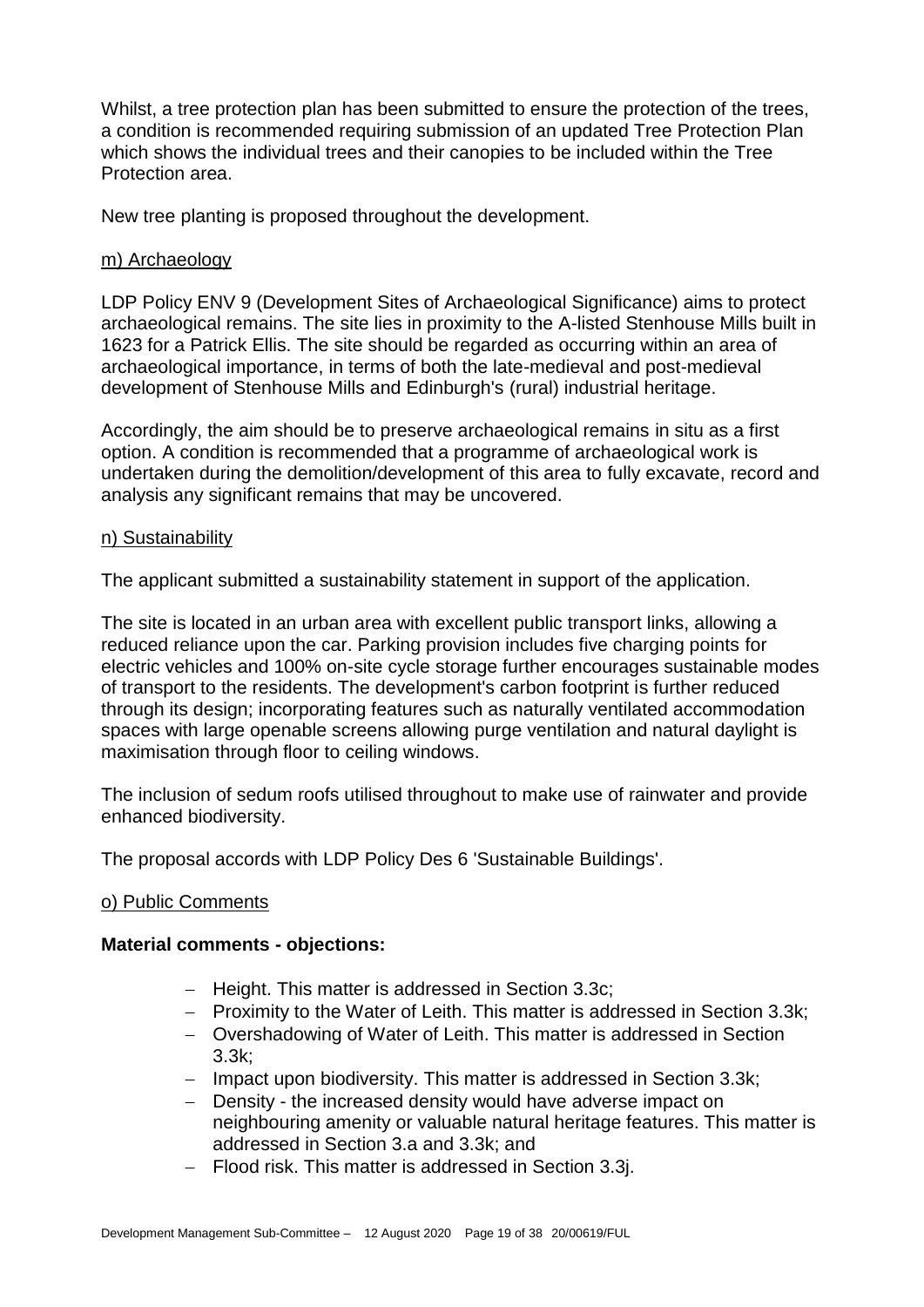#### **Conclusion**

The principle of the development in this location is acceptable and broadly complies with the Local Development Plan. The proposed scheme will create a sustainable mixed-use community and preserve the viability of the nearby local retail centre.

Its approach to design, scale and density is compatible with the surrounding area. The development will provide a good level of amenity to future occupiers and will not adversely impact upon neighbouring amenity or be to the detriment of the adjacent natural environment.

The application requires to be notified to the Scottish Ministers prior to determination due to the outstanding objection from SEPA.

It is recommended that this application be Granted subject to the details below.

#### **3.4 Conditions/reasons/informatives**

#### **Conditions**:-

- 1. Prior to the commencement of work, a detailed specification, including trade names where appropriate, of all proposed external materials shall be submitted to and approved in writing by the Planning Authority. Note, sample panels may be required.
- 2. Prior to the commencement of construction works on site:
- a) A site survey (including intrusive investigation where necessary) must be carried out to establish , either that the level of risk posed to human health and the wider environment by contaminants in, on or under the land is acceptable, or that remedial and /or protective measures could be undertaken to bring the risks to an acceptable level in relation to the development; and
- b) Where necessary, a detailed schedule of any required remedial and/or protective measures, including their programming, must be submitted to and approved in writing by the Planning Authority.
- c) Any required remedial and/or protective measures shall be implemented in accordance with the approved schedule and documentary evidence to certify those works shall be provided for the approval of the Planning Authority.
- 3. No demolition/development shall take place on the site until the applicant has secured and implemented a programme of archaeological work (excavation, reporting and analysis and publication) in accordance with a written scheme of investigation which has been submitted by the applicant and approved by the Planning Authority.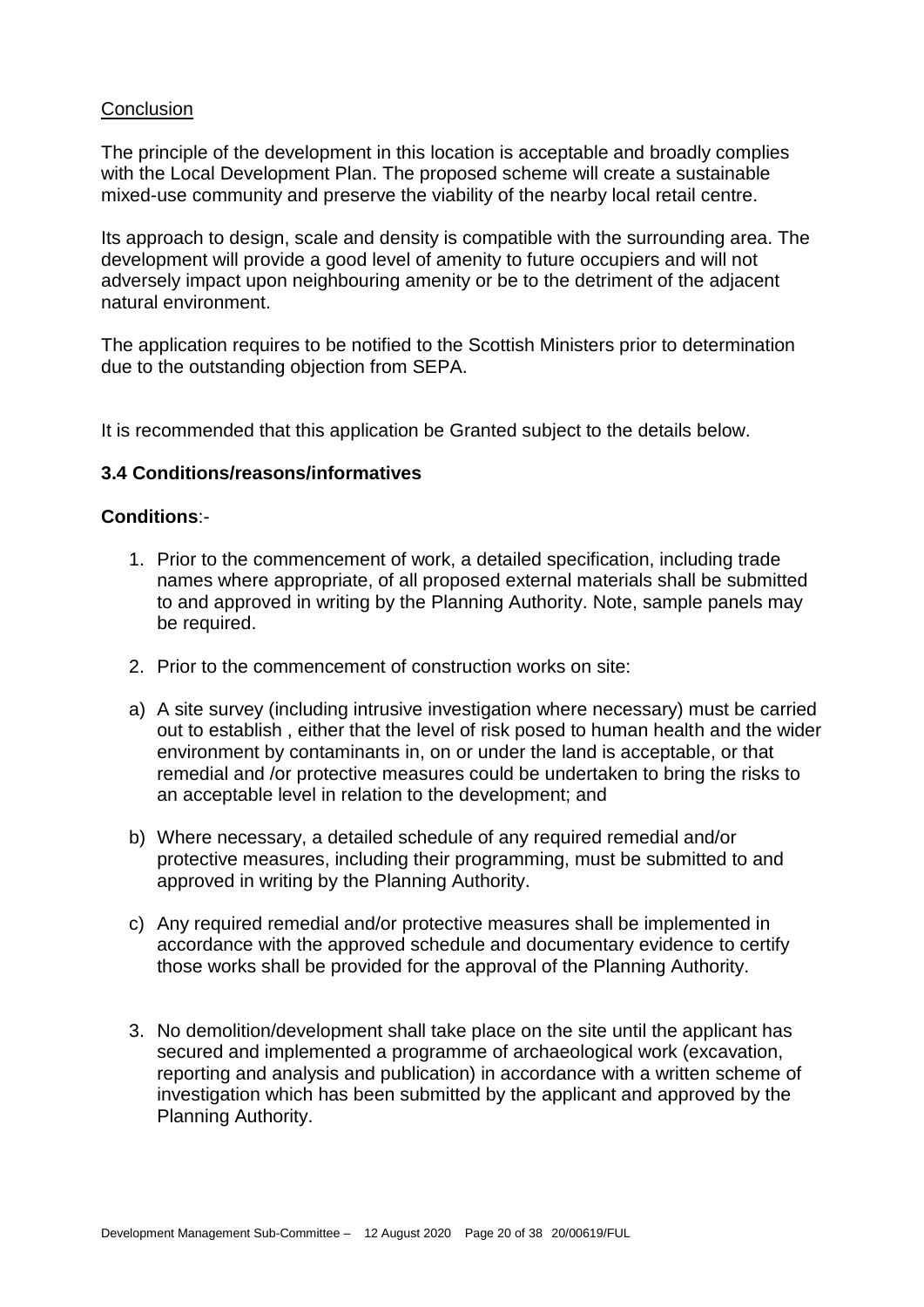- 4. Prior to occupation, the mitigation measures as specified in Section 5 (Proposed Mitigation Measures) of the ITP Energised Noise Impact Assessment (Technical Report No. 2970) and dated 05/06/2020 shall be implemented. Those being:
- a) The living rooms and bedrooms overlooking Stenhouse Mill Wynd will require an acoustically equivalent glazing with noise reduction of at least 33 dB and trickle ventilation specification should provide at least 28 dB+Ctr noise attenuation. Trickle ventilation should achieve Building Standards levels of ventilation and details of the ventilation should be provided and agreed with the Planning Authority in advance of the development build commencing.
- b) Noise from the proposed commercial activities (internal) will meet NR15 in existing NSRs.
- c) Noise from the proposed fixed items of plant will include attenuation which will meet NR25 in existing and proposed NSRs when derived assuming open window attenuation. Details of any plant attenuation (if required) should be provided and agreed with the Planning Authority prior to the plant becoming operational.
- d) The plant room walls will be made of concrete providing at least 43 dBRw. The plant room ceiling will be made of concrete providing at least 52 dBRw. The door to the plant room will provide at least 20 dBRw.
- 5. Prior to commencement of development, the developer must submit a maintenance schedule for the SUDS infrastructure for the approval of the Planning Authority. The approved schedule shall thereafter be implemented.
- 6. Prior to commencement of development, a Landscape and Biodiversity Enhancement Plan detailing safeguarding and enhancement measures for biodiversity is required to be submitted in writing for approval by the Planning Authority. The Plan shall be implemented in accordance with the approved scheduling.
- 7. Prior to the commencement of development, a tree protection plan showing accurate locations of all trees situated adjacent to the eastern boundary of the application site, including canopies, shall be submitted and approved in writing by the Planning Authority. The tree protection plan shall be implemented prior to construction work starting.

#### **Reasons**:-

- 1. The application shall be notified to the Scottish Ministers prior to determination.
- 2. In order to accord with the statutory requirements of the Town and Country Planning (Scotland) Acts.
- 3. In order to enable the Planning Authority to consider these matters in detail.
- 4. In the interests of public safety.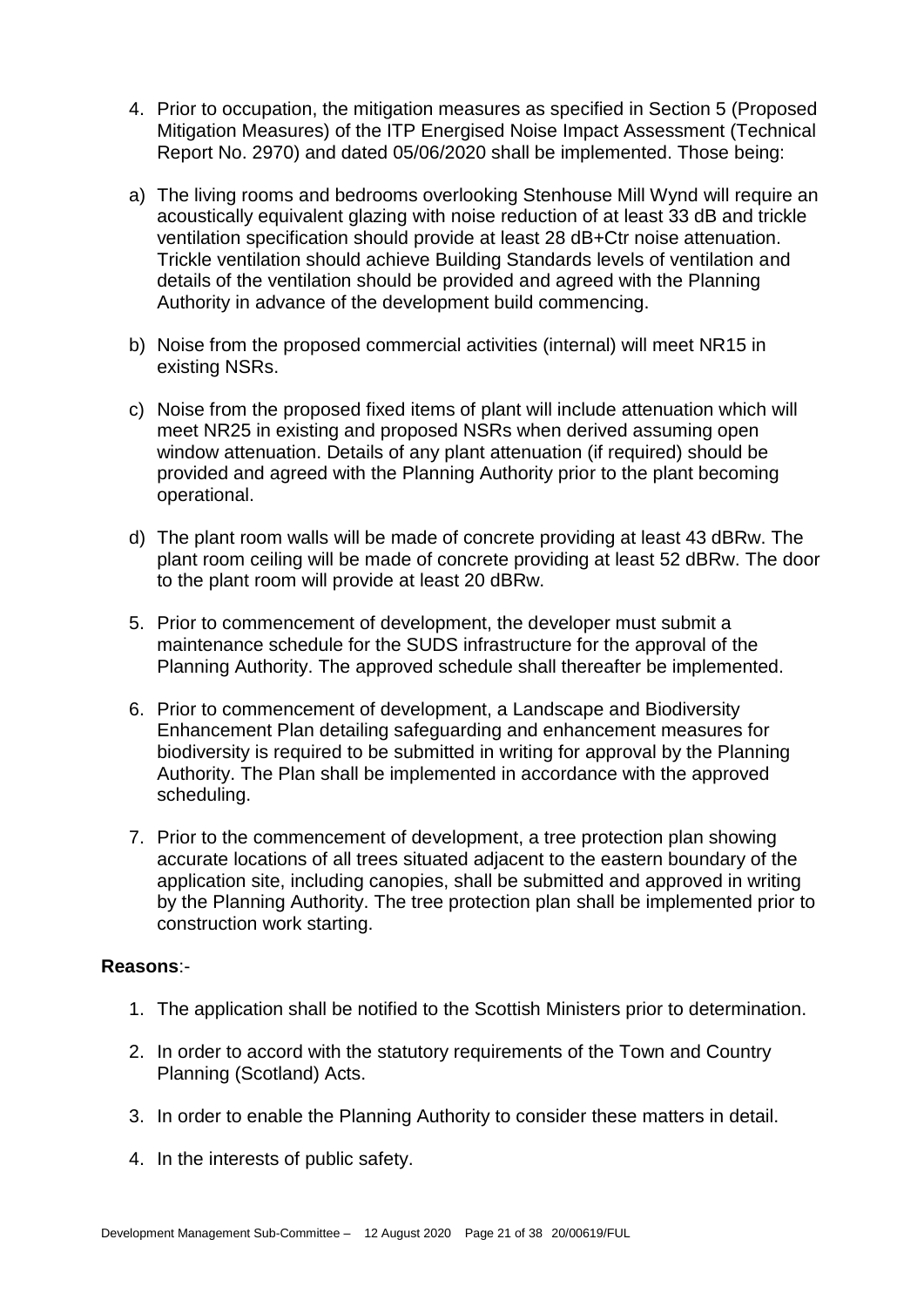- 5. In order to safeguard the interests of archaeological heritage
- 6. In order to protect the amenity of the occupiers of the development.
- 7. In order to enable the Planning Authority to consider this/these matter/s in detail.
- 8. In order to enable the Planning Authority to consider this/these matter/s in detail.
- 9. In order to protect any existing trees.

#### **Informatives**

It should be noted that:

- 1. The development hereby permitted shall be commenced no later than the expiration of three years from the date of this consent.
- 2. No development shall take place on the site until a 'Notice of Initiation of Development' has been submitted to the Council stating the intended date on which the development is to commence. Failure to do so constitutes a breach of planning control, under Section 123(1) of the Town and Country Planning (Scotland) Act 1997.
- 3. As soon as practicable upon the completion of the development of the site, as authorised in the associated grant of permission, a 'Notice of Completion of Development' must be given, in writing to the Council.
- 4. Consent shall not be issued until a suitable legal agreement, including those requiring a financial contribution payable to the City of Edinburgh Council, has been concluded in relation all of those matters identified in the proposed Heads of Terms. -

These matters are:

A total of eight two-bedroom units are proposed for Affordable Housing units, equating to 25% in accordance with LDP Policy Hou 6 'Affordable Housing'. The units will be tenure blind.

The applicant will be required to enter into a Section 75 legal agreement to secure the affordable housing element of this proposal. The tenure of the affordable housing is required to be agreed by the Council and this would be outlined in a Section 75 Legal Agreement. The applicant has engaged with a Registered Social Landlord (RSL) about the affordable housing delivery, the intention is that all eight of the proposed affordable homes will be available for social rent.

Prior to the commencement of works on site, a financial contribution of £19, 566.00 is sought for additional educational infrastructure to support the projected increase in school rolls as a result of the development within the Sub-Area T-2 of the 'Tynecastle Education Contribution Zone'. Note - all infrastructure contributions shall be index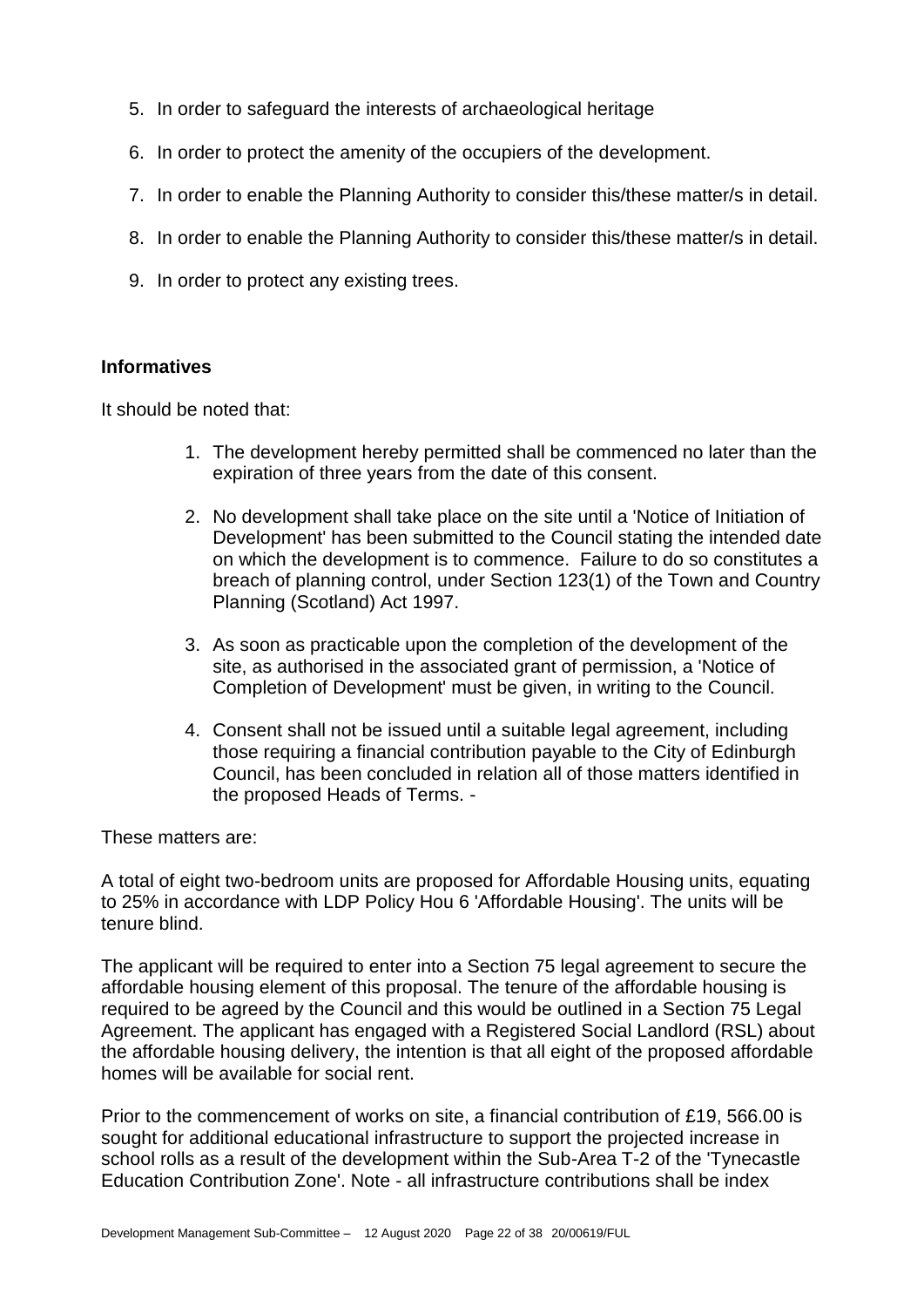linked based on the increase in the BCIS Forecast All-in Tender Price Index from Q4 2017 to the date of payment.

The applicant will be required to contribute the sum of £2,000 to progress a suitable order to introduce waiting and loading restrictions on Stenhouse Mill Wynd as necessary for the development.

A legal agreement will be required to secure these funds.

The legal agreement should be concluded within 6 months of the date of this notice. If not concluded within that 6 month period, a report will be put to committee with a likely recommendation that the application be refused.

5. Environmental Protection Informatives

Delivery operations to the three commercial premises are restricted to occur between the hours of 7am to 7pm Monday to Saturday and 8am to 6pm on Sunday.

Prior to the use being taken up, 28 (7Kw, Type 2, Mode 2) electric vehicle charging points, as show on drawing no.PL (23) 01 (Rev B) 10/07/2020 shall be installed and be fully operational prior to occupation.

It is recommended that additional Electric vehicle Charging outlet(s) are installed which are a minimum of "fast" which provide power between 7 kW and 22 kW.

Electric vehicle charging points should be installed in accordance with Transport Scotland's Switched On Scotland: A Roadmap to Widespread Adoption of Plug-in Vehicles (2013).

#### 6. Roads Authority Informatives

In accordance with the Council's LTS Travplan3 policy, the applicant should consider developing a Travel Plan including provision of pedal cycles (inc. electric cycles), secure cycle parking, public transport travel passes, a Welcome Pack, a high-quality map of the neighbourhood (showing cycling, walking and public transport routes to key local facilities), timetables for local public transport;

The applicant is required to provide continuous footway/reinstate footway on existing vehicular access from Gorgie Road to the proposed development.

Continues footway is required on all proposed access from Stenhouse Mill Wynd to provide pedestrian priority on the footway.

All accesses must be open for use by the public in terms of the statutory definition of 'road' and require to be the subject of applications for road construction consent. The extent of adoptable roads, including footways, footpaths, accesses, cycle tracks, verges and service strips to be agreed. The applicant should note that this will include details of lighting, drainage, Sustainable Urban Drainage, materials, structures, layout, car and cycle parking numbers including location, design and specification.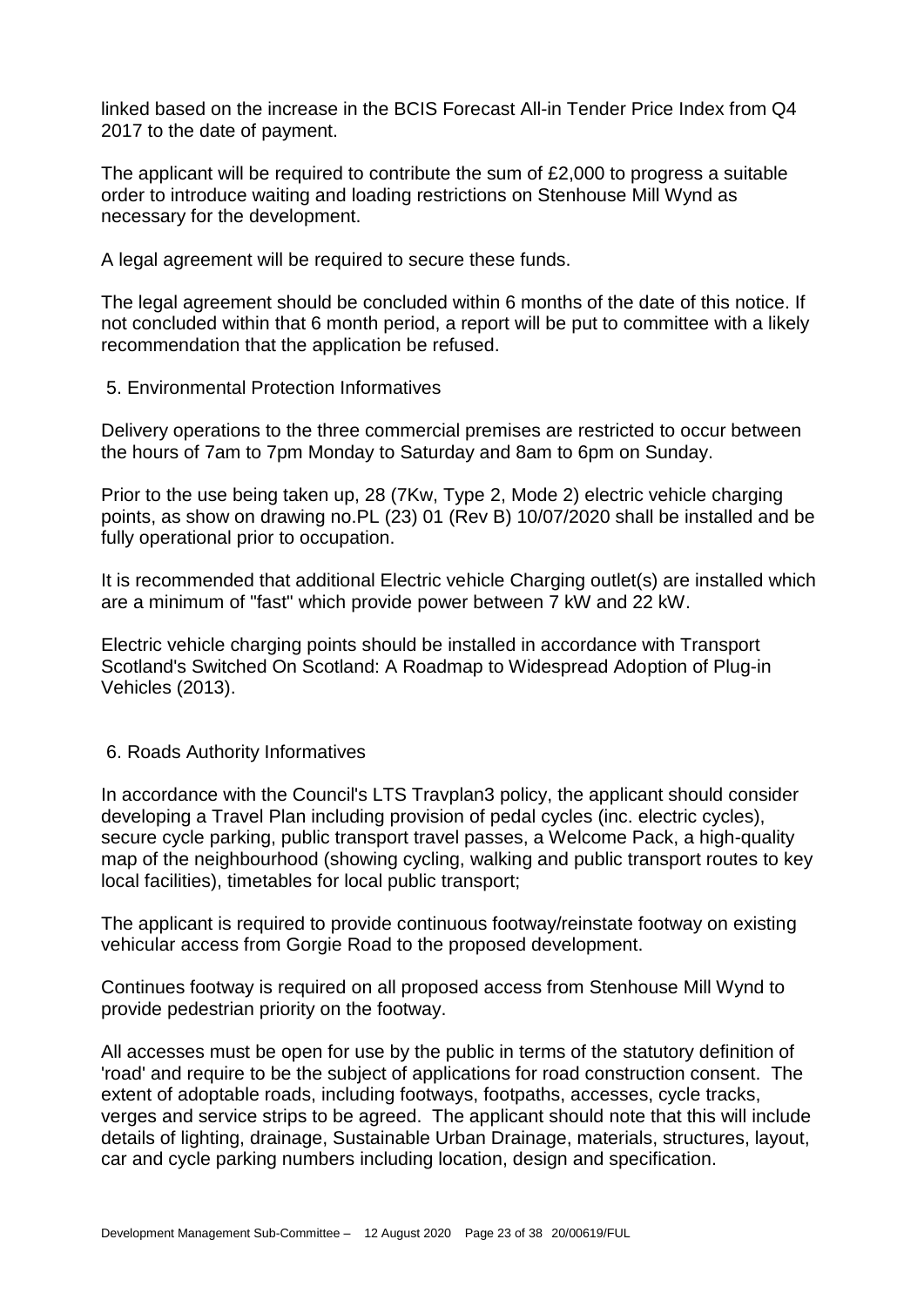The applicant should note that the Council will not accept maintenance responsibility for underground water storage / attenuation;

Works affecting an adopted road must be carried out under permit and in accordance with the specifications. See Road Occupation Permits https://www.edinburgh.gov.uk/roads-pavements/road-occupation-permits/1

All disabled persons parking places should comply with Disabled Persons Parking Places (Scotland) Act 2009. The Act places a duty on the local authority to promote proper use of parking places for disabled persons' vehicles. The applicant should therefore advise the Council if he wishes the bays to be enforced under this legislation.

A contribution of £2,000 will be required to progress the necessary traffic order but this does not require to be included in any legal agreement. All disabled persons parking places must comply with Traffic Signs Regulations and General Directions 2016 regulations or British Standard 8300:2009 as approved;

#### 7. Scottish Water Informatives

The applicant should be aware that we are unable to reserve capacity at our water and/or waste water treatment works for their proposed development. Once a formal connection application is submitted to Scottish Water after full planning permission has been granted, we will review the availability of capacity at that time and advise the applicant accordingly.

The applicant must identify any potential conflicts with Scottish Water assets and contact our Asset Impact Team directly at service.relocation@scottishwater.co.uk.

The applicant should be aware that any conflict with assets identified may be subject to restrictions on proximity of construction.

## **Financial impact**

#### **4.1 The financial impact has been assessed as follows:**

The application is subject to a legal agreement for developer contributions.

#### **Risk, Policy, compliance and governance impact**

**5.1** Provided planning applications are determined in accordance with statutory legislation, the level of risk is low.

## **Equalities impact**

#### **6.1 The equalities impact has been assessed as follows:**

The application has been assessed and has no impact in terms of equalities or human rights.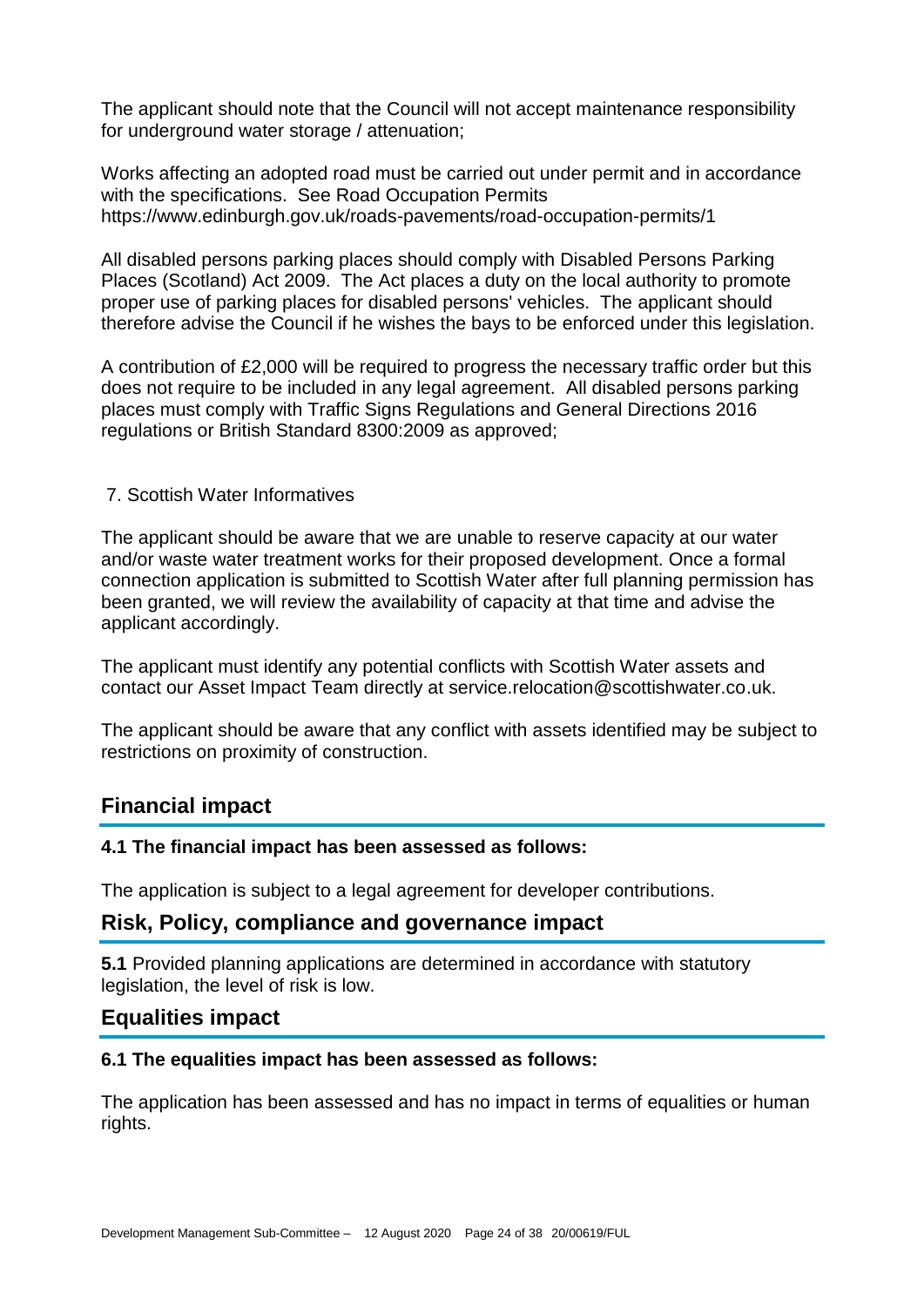# **Sustainability impact**

## **7.1 The sustainability impact has been assessed as follows:**

This application meets the sustainability requirements of the Edinburgh Design Guidance.

## **Consultation and engagement**

#### **8.1 Pre-Application Process**

Pre-application discussions took place on this application.

### **8.2 Publicity summary of representations and Community Council comments**

There has been one representation received objecting to the proposals.

## **Background reading/external references**

- To view details of the application go to
- [Planning and Building Standards online services](https://citydev-portal.edinburgh.gov.uk/idoxpa-web/search.do?action=simple&searchType=Application)
- [Planning guidelines](http://www.edinburgh.gov.uk/planningguidelines)
- [Conservation Area Character Appraisals](http://www.edinburgh.gov.uk/characterappraisals)
- [Edinburgh Local Development Plan](http://www.edinburgh.gov.uk/localdevelopmentplan)
- [Scottish Planning Policy](http://www.scotland.gov.uk/Topics/Built-Environment/planning/Policy)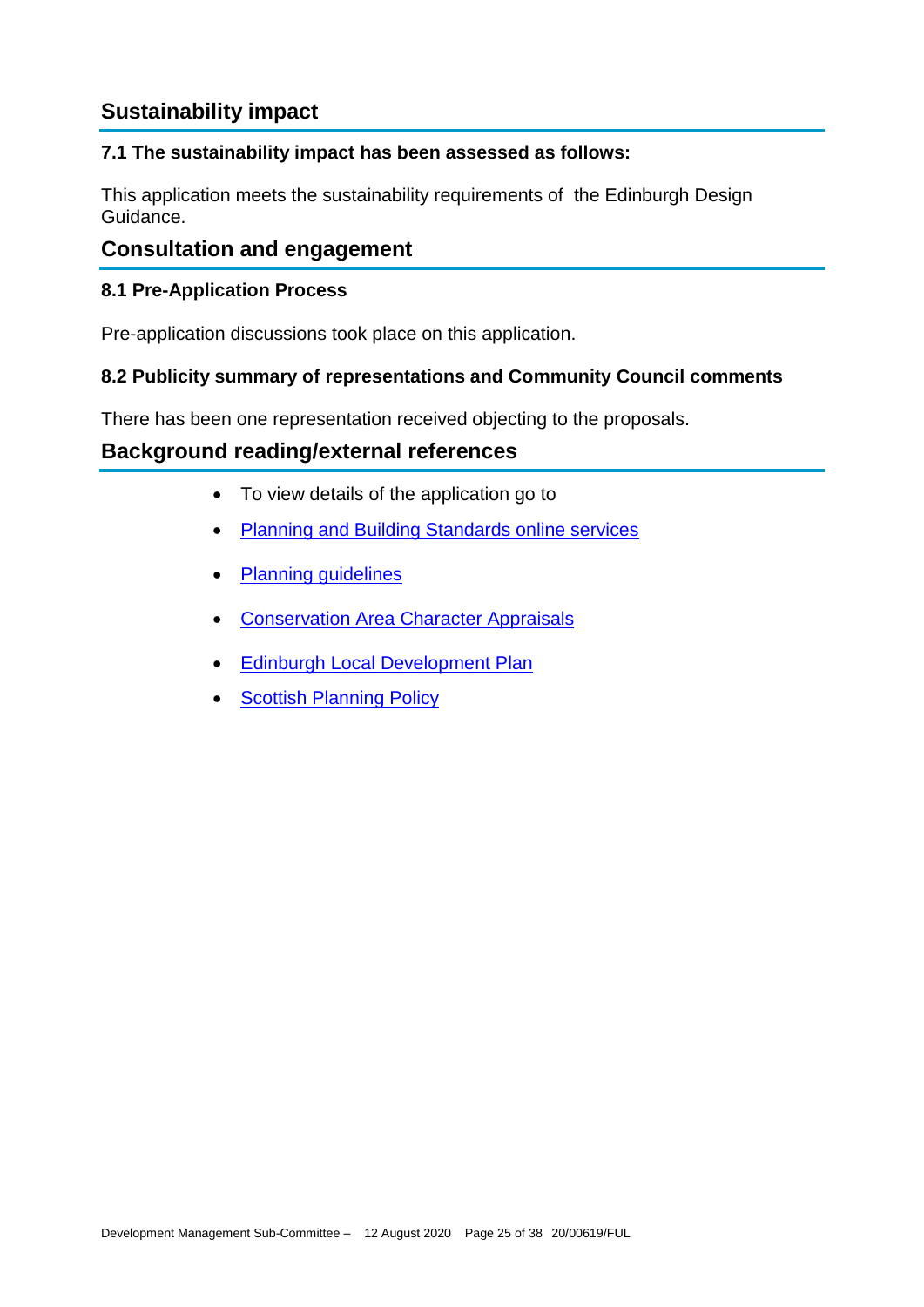| <b>Statutory Development</b><br><b>Plan Provision</b> | The Adopted Edinburgh Local Developement Plan.                                                                                                                      |
|-------------------------------------------------------|---------------------------------------------------------------------------------------------------------------------------------------------------------------------|
| Date registered                                       | 10 February 2020                                                                                                                                                    |
| <b>Drawing numbers/Scheme</b>                         | 01,02,03B, 04A, 05A, 06A, 07A, 08A, 09A, 16A, 17A,<br>18A, 19A,<br>20, 21, 22, 23, 24, 25, 26, 27A, 28, 30, 31A, 32, 33, 34,<br>35,<br>36A, 37, 38, 39, 40, 41, 42, |
|                                                       | Scheme 2                                                                                                                                                            |

**David R. Leslie** Chief Planning Officer PLACE The City of Edinburgh Council

Contact: Sonia Macdonald, Planning Officer E-mail:sonia.macdonald@edinburgh.gov.uk

## **Links - Policies**

#### **Relevant Policies:**

#### **Relevant policies of the Local Development Plan.**

LDP Policy Del 1 (Developer Contributions and Infrastructure Delivery) identifies the circumstances in which developer contributions will be required.

LDP Policy Des 1 (Design Quality and Context) sets general criteria for assessing design quality and requires an overall design concept to be demonstrated.

LDP Policy Des 2 (Co-ordinated Development) establishes a presumption against proposals which might compromise the effect development of adjacent land or the wider area.

LDP Policy Des 3 (Development Design - Incorporating and Enhancing Existing and Potential Features) supports development where it is demonstrated that existing and potential features have been incorporated into the design.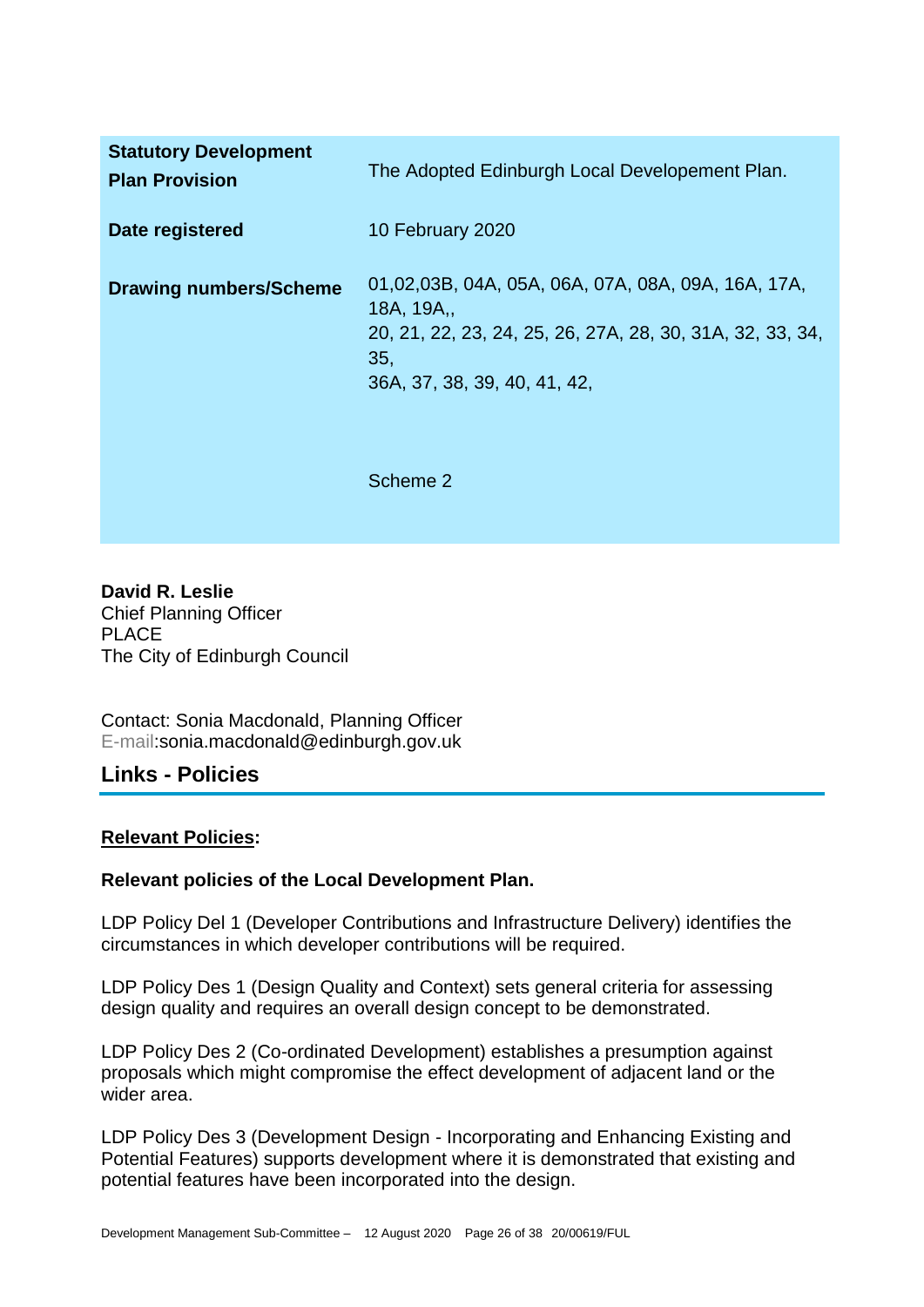LDP Policy Des 4 (Development Design - Impact on Setting) sets criteria for assessing the impact of development design against its setting.

LDP Policy Des 5 (Development Design - Amenity) sets criteria for assessing amenity.

LDP Policy Des 6 (Sustainable Buildings) sets criteria for assessing the sustainability of new development.

LDP Policy Des 10 (Waterside Development) sets criteria for assessing development on sites on the coastal edge or adjoining a watercourse, including the Union Canal.

LDP Policy Des 11 (Tall Buildings - Skyline and Key Views) sets out criteria for assessing proposals for tall buildings.

LDP Policy Env 9 (Development of Sites of Archaeological Significance) sets out the circumstances in which development affecting sites of known or suspected archaeological significance will be permitted.

LDP Policy Env 15 (Sites of Local Importance) identifies the circumstances in which development likely to affect Sites of Local Importance will be permitted.

LDP Policy Env 16 (Species Protection) sets out species protection requirements for new development.

LDP Policy Env 21 (Flood Protection) sets criteria for assessing the impact of development on flood protection.

LDP Policy Hou 1 (Housing Development) sets criteria for assessing the principle of housing proposals.

LDP Policy Hou 2 (Housing Mix) requires provision of a mix of house types and sizes in new housing developments to meet a range of housing needs.

LDP Policy Hou 3 (Private Green Space in Housing Development) sets out the requirements for the provision of private green space in housing development.

LDP Policy Hou 4 (Housing Density) sets out the factors to be taken into account in assessing density levels in new development.

LDP Policy Hou 6 (Affordable Housing) requires 25% affordable housing provision in residential development of twelve or more units.

LDP Policy Hou 8 (Student Accommodation) sets out the criteria for assessing purpose-built student accommodation.

LDP Policy Tra 2 (Private Car Parking) requires private car parking provision to comply with the parking levels set out in Council guidance, and sets criteria for assessing lower provision.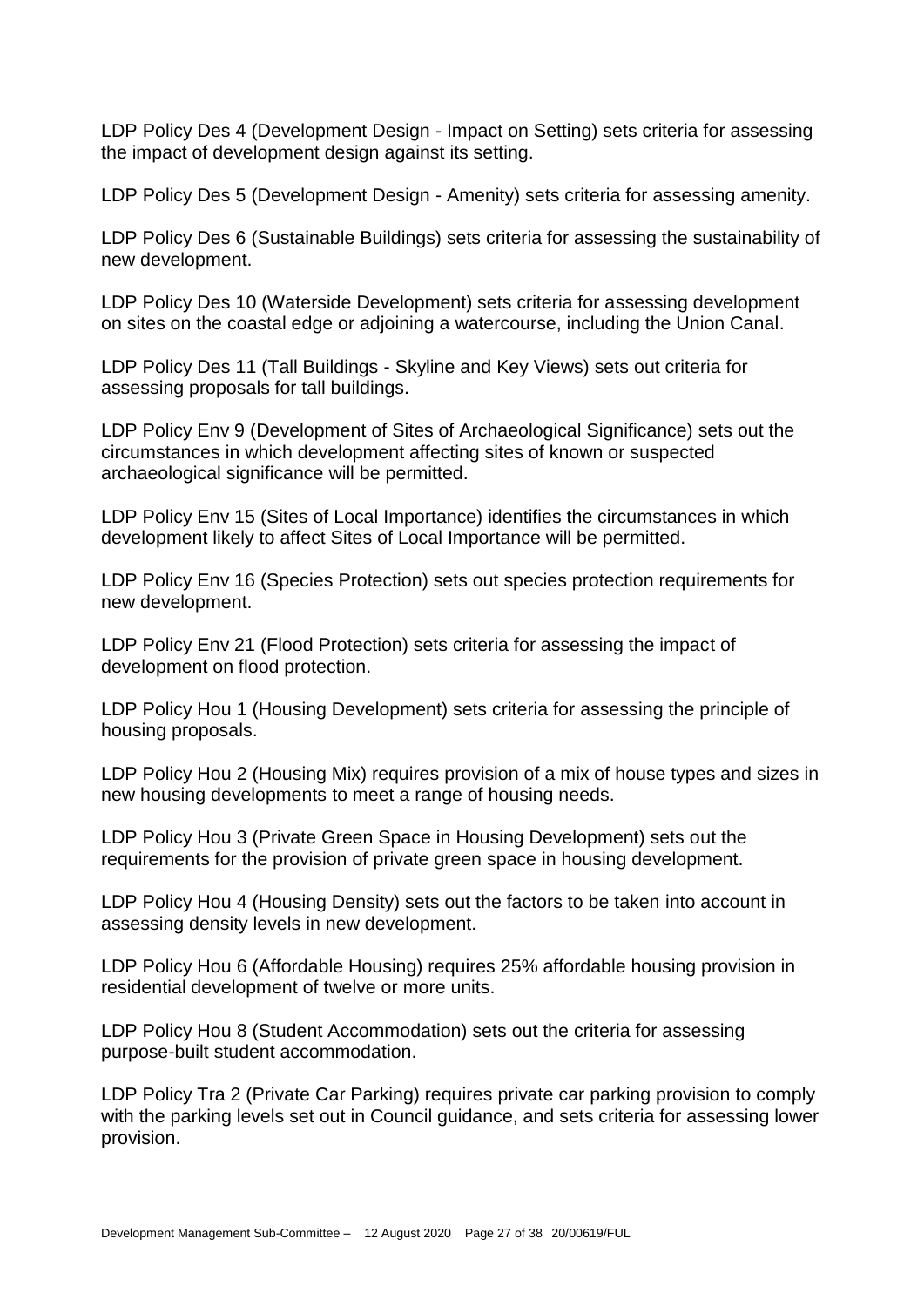LDP Policy Tra 3 (Private Cycle Parking) requires cycle parking provision in accordance with standards set out in Council guidance.

LDP Policy Tra 4 (Design of Off-Street Car and Cycle Parking) sets criteria for assessing design of off-street car and cycle parking.

LDP Policy Env 22 (Pollution and Air, Water and Soil Quality) sets criteria for assessing the impact of development on air, water and soil quality.

LDP Policy Env 3 (Listed Buildings - Setting) identifies the circumstances in which development within the curtilage or affecting the setting of a listed building will be permitted.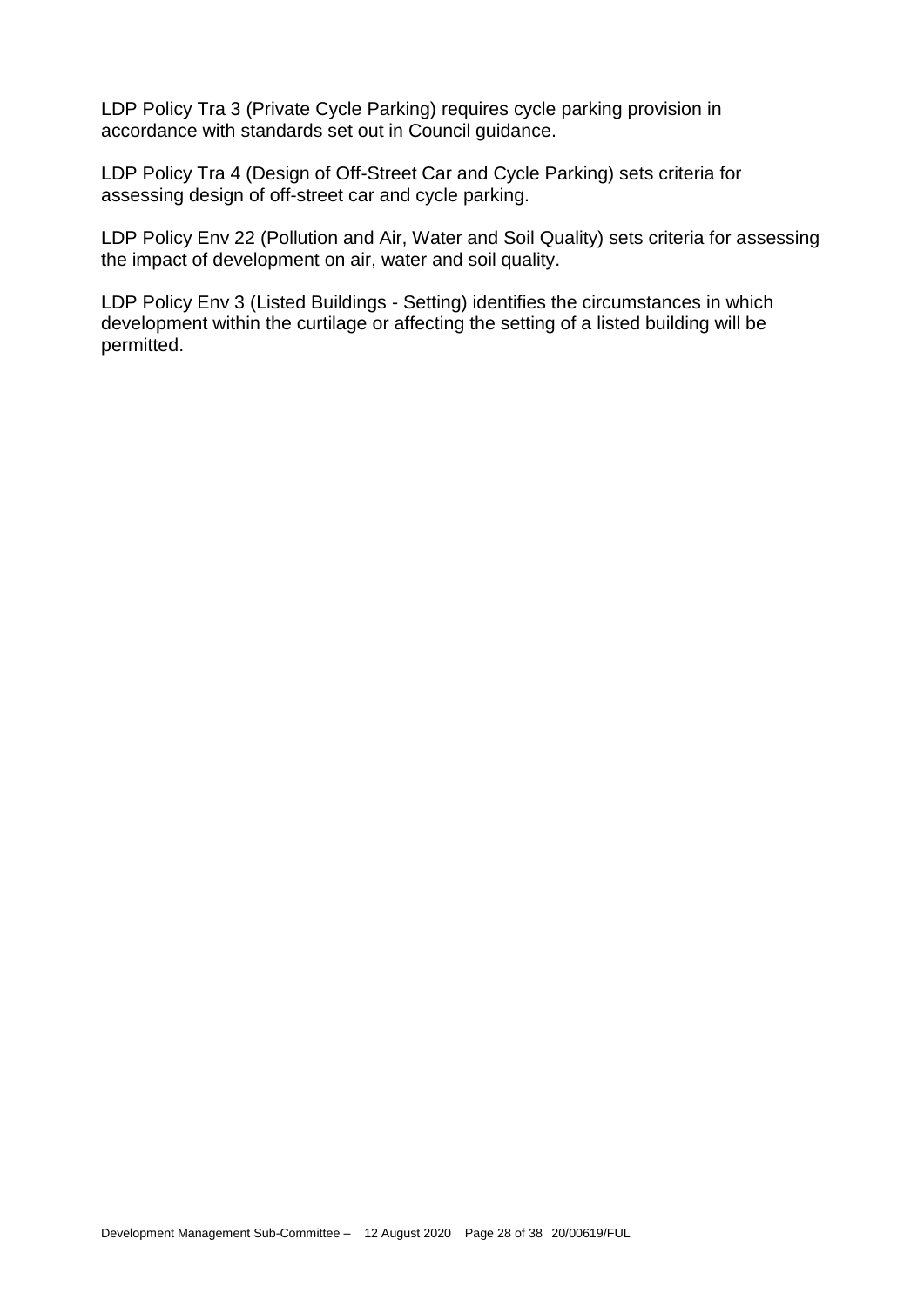# **Appendix 1**

**Application for Planning Permission 20/00619/FUL At 553 - 555 Gorgie Road, Edinburgh, EH11 3LE Erection of mixed-use development comprising residential flats, purpose-built student accommodation, associated car parking, cycle parking, landscaping and infrastructure; change of use of existing car showroom to class 1 and class 2 uses (as amended).**

## **Consultations**

### **Archaeology**

*The site lies directly opposite the A-listed Stenhouse Mills built in 1623 for a Patrick Ellis. This surviving building, as described within AOC's Desk-based Assessment 25201, may have replaced an earlier mill which came into the ownership of the Stanhope family in 1511.* 

*AOC's DBA provides a detailed historic account of the development of this site which demonstrates its association with the adjacent mill and later devolvement in the 1930's (forming part of a racing stadium) and latterly as commercial buildings.* 

*Based upon this information I have concluded that the site should be regarded as occurring within an area of archaeological importance, in terms of both the late-medieval and post-medieval development of Stenhouse Mills and Edinburgh's (rural) industrial heritage. Accordingly, this application must be considered therefore under terms the Scottish Government Historic Environment Policy (SHEP), Scottish Planning Policy (SPP), PAN 02/2011 and Edinburgh Local Development Plan (2016) ENV8 & ENV9. The aim should be to preserve archaeological remains in situ as a first option, but alternatively where this is not possible, archaeological excavation or an appropriate level of recording may be an acceptable alternative.*

*The construction of the current commercial properties occupying the site has, as discussed within AOC's Desk-based Assessment, has had a significant impact. However, bore-hole/SI evidence suggest that archaeological remains (made ground) may survive across the site especially in areas outwith the current basement levels. Accordingly, it is essential that a programme of archaeological excavation is undertaken during demolition and prior to development to fully excavate, record and analyse any surviving archaeological remains that may be affected.* 

*Accordingly, it is recommended that the following condition is attached to ensure the undertaking of the above programme of archaeological work;* 

*'No demolition/development shall take place on the site until the applicant has secured and implemented a programme of archaeological work (excavation, reporting and*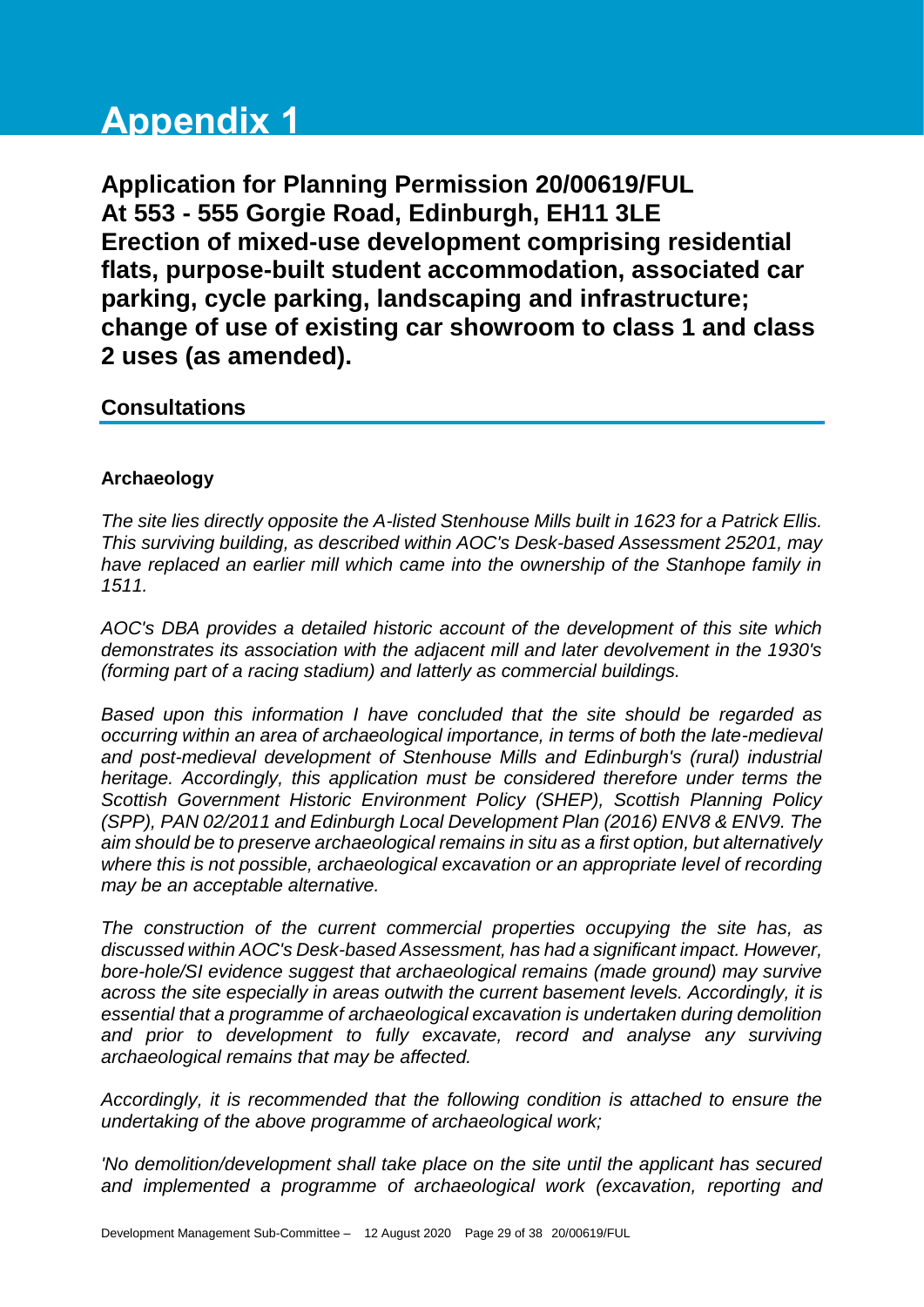*analysis and publication) in accordance with a written scheme of investigation which has been submitted by the applicant and approved by the Planning Authority.'* 

*The work must be carried out by a professional archaeological organisation, either working to a brief prepared by CECAS or through a written scheme of investigation submitted to and agreed by CECAS for the site. Responsibility for the execution and resourcing of the programme of archaeological works and for the archiving and appropriate level of publication of the results lies with the applicant.*

#### **Scottish Water comment**

*Scottish Water has no objection to this planning application; however, the applicant should be aware that this does not confirm that the proposed development can currently be serviced and would advise the following:*

*Water*

*There is currently sufficient capacity in the GLENCORSE Water Treatment Works. However, please note that further investigations may be required to be carried out once a formal application has been submitted to us.*

#### *Foul*

*This proposed development will be serviced by EDINBURGH PFI Waste Water Treatment Works. Unfortunately, Scottish Water is unable to confirm capacity at this time so to allow us to fully appraise the proposals we suggest that the applicant completes a Pre-Development Enquiry (PDE) Form and submits it directly to Scottish Water. The applicant can download a copy of our PDE Application Form, and other useful guides, from Scottish Water's website at the following link*

*www.scottishwater.co.uk/business/connections/connecting-your-*

*property/newdevelopment-process-and-applications-forms/pre-development-application*

*The applicant should be aware that we are unable to reserve capacity at our water and/or waste water treatment works for their proposed development. Once a formal connection application is submitted to Scottish Water after full planning permission has been granted, we will review the availability of capacity at that time and advise the applicant accordingly.*

#### *Infrastructure within boundary*

*According to our records, the development proposals impact on existing Scottish Water assets.*

*The applicant must identify any potential conflicts with Scottish Water assets and contact our Asset Impact Team directly at service.relocation@scottishwater.co.uk.*

*The applicant should be aware that any conflict with assets identified may be subject to restrictions on proximity of construction.*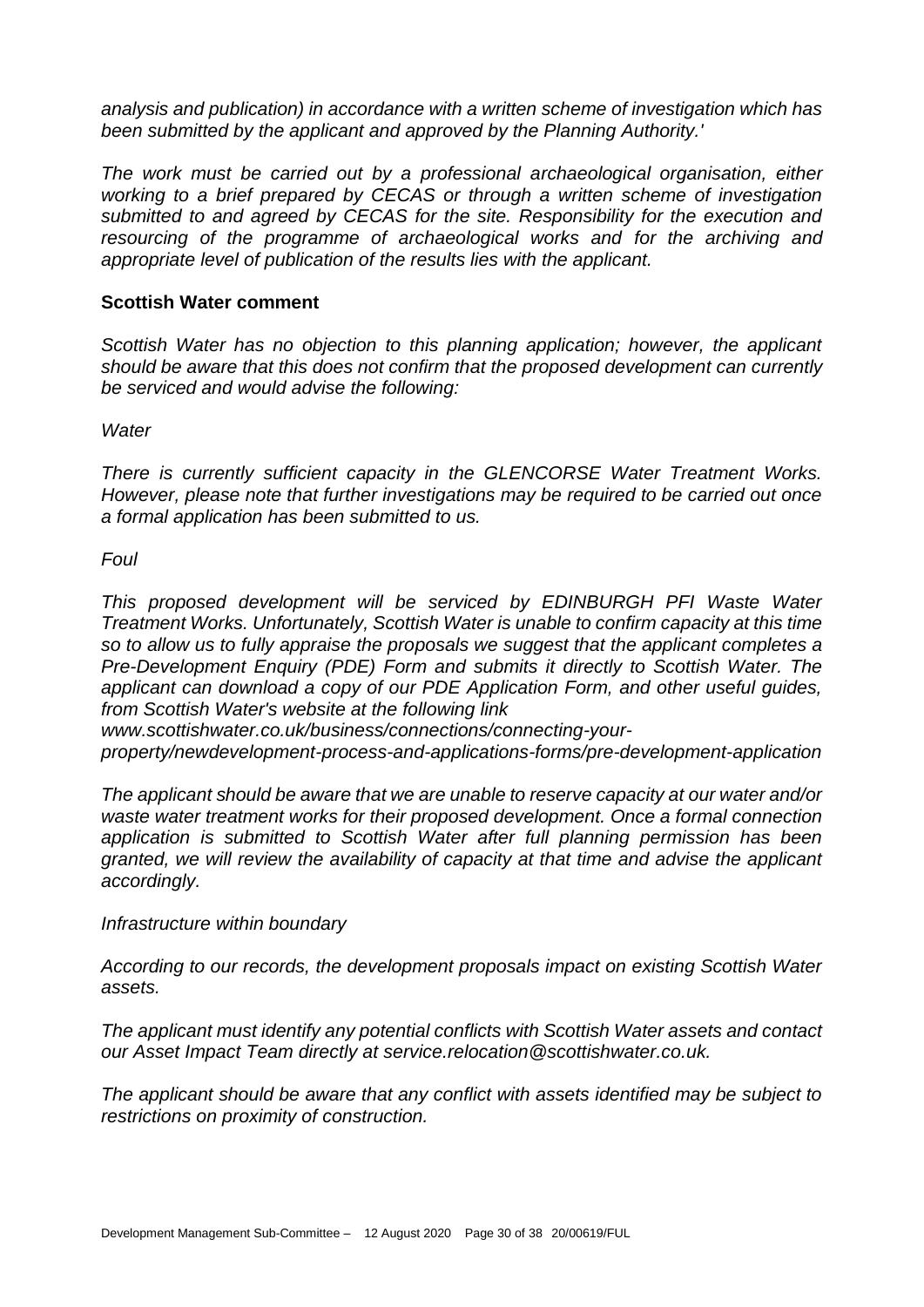#### *Surface Water*

*For reasons of sustainability and to protect our customers from potential future sewer flooding, Scottish Water will not accept any surface water connections into our combined sewer system.*

*There may be limited exceptional circumstances where we would allow such a connection for brownfield sites only, however this will require significant justification taking account of various factors including legal, physical, and technical challenges. However it may still be deemed that a combined connection will not be accepted. Greenfield sites will not be considered and a connection to the combined network will be refused.*

*In order to avoid costs and delays where a surface water discharge to our combined sewer system is proposed, the developer should contact Scottish Water at the earliest opportunity with strong evidence to support the intended drainage plan prior to making a connection request. We will assess this evidence in a robust manner and provide a decision that reflects the best option from environmental and customer perspectives.*

#### *Next Steps*

*10 or more domestic dwellings:*

*For developments of 10 or more domestic dwellings (or non-domestic equivalent) we require a Pre-Development Enquiry (PDE) Form to be submitted directly to Scottish Water prior to any formal Technical Application being submitted. This will allow us to fully appraise the proposals.*

*Where it is confirmed through the PDE process that mitigation works are necessary to support a development, the cost of these works is to be met by the developer, which Scottish Water can contribute towards through Reasonable Cost Contribution regulations.*

#### **Flood Planning**

*I have reviewed the documents on the portal and have the following comments to be addressed by the applicant. Is this considered a major development? If not, then point 3 can be ignored.* 

*1. The applicant has not completed a declaration for this application covering the flood risk assessment. I have attached a copy of certificate A1, to be completed by Kaya Consulting Ltd.* 

*2. Could the applicant confirm that the proposals do not increase the flood risk to neighbouring developments and that by allowing the basement to flood, no flood plain storage is lost?* 

*3. Is this considered a major development under Planning definition? If so, then an independent consultant is required to check the Flood Risk Assessment and Surface Water Management Proposals. They must then sign the required declaration (certificate B1) to support the application.*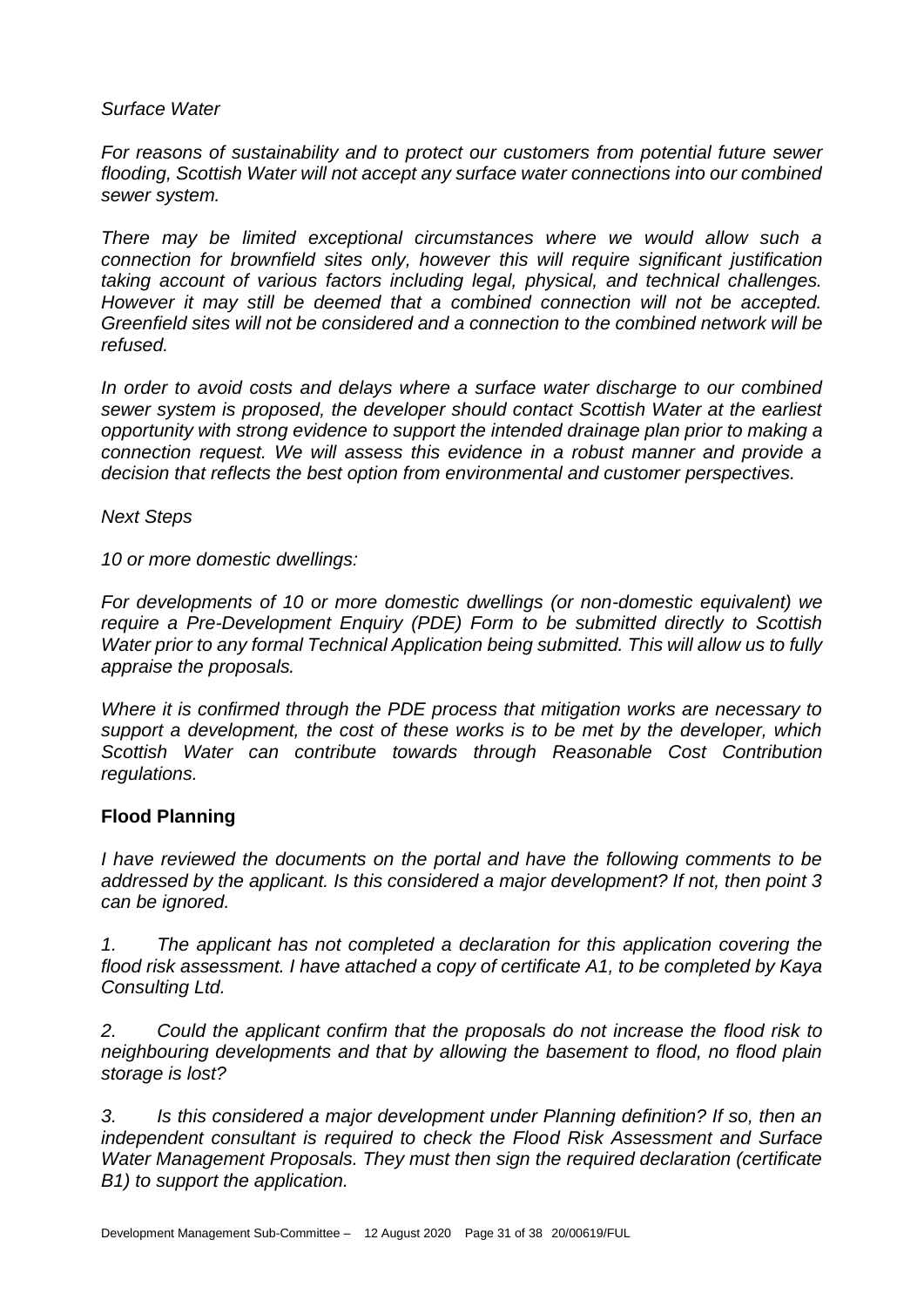#### **Flood Planning updated comment**

*I have reviewed the additional information. This application can now proceed to determination, with no further comments from our department.* 

#### **Affordable Housing comment**

*1. Introduction*

*Housing Management and Development are the statutory consultee for Affordable Housing. Housing provision is assessed to ensure it meets the requirements of the city's Affordable Housing Policy (AHP).*

*- Policy Hou 6 Affordable Housing in the Edinburgh Local Development Plan states that planning permission for residential development, including conversions, consisting of 12 or more units should include provision for affordable housing.* 

*- 25% of the total number of units proposed should be affordable housing.* 

*- The Council has published Affordable Housing Guidance which sets out the requirements of the AHP, and the guidance can be downloaded here:*

*https://www.edinburgh.gov.uk/affordable-homes/affordable-housing-policy/1*

*2. Affordable Housing Provision*

*This application is for a development comprising 28 residential flats alongside purposebuilt student accommodation. There is an AHP requirement for a minimum of 25% (7) homes of approved affordable tenures.*

*The applicant has submitted an 'Affordable Housing Statement' which confirms that eight affordable homes will be provided on-site. This exceeds the minimum requirement of the AHP.*

*Eight two-bedroom flats have been identified for the on-site affordable homes. This is not entirely representative of the mix on the wider site which includes studios, one, two, and three-bedroom flats. However, as the numbers are not large (there are only two threebedroom flats) and the applicant has also proposed two-bedroom affordable units in place of studios and one-bed flats it is acceptable.*

In the interests of delivering mixed, sustainable communities, the affordable homes will *be integrated in a central part of the site and "tenure blind" in appearance. Public transport links are in easy walking distance.* 

*The tenure of the affordable housing is required to be agreed by the Council and this would be out in a Section 75 Legal Agreement. The applicant has stated that it has had discussions with an RSL with the intention that all affordable homes will be available for social rent, the Council's highest priority tenure type. This would be supported as it would exceed the Council's aim for a minimum of 70% of affordable homes to be available for social rent. However, it should be noted that the applicant has not yet entered into*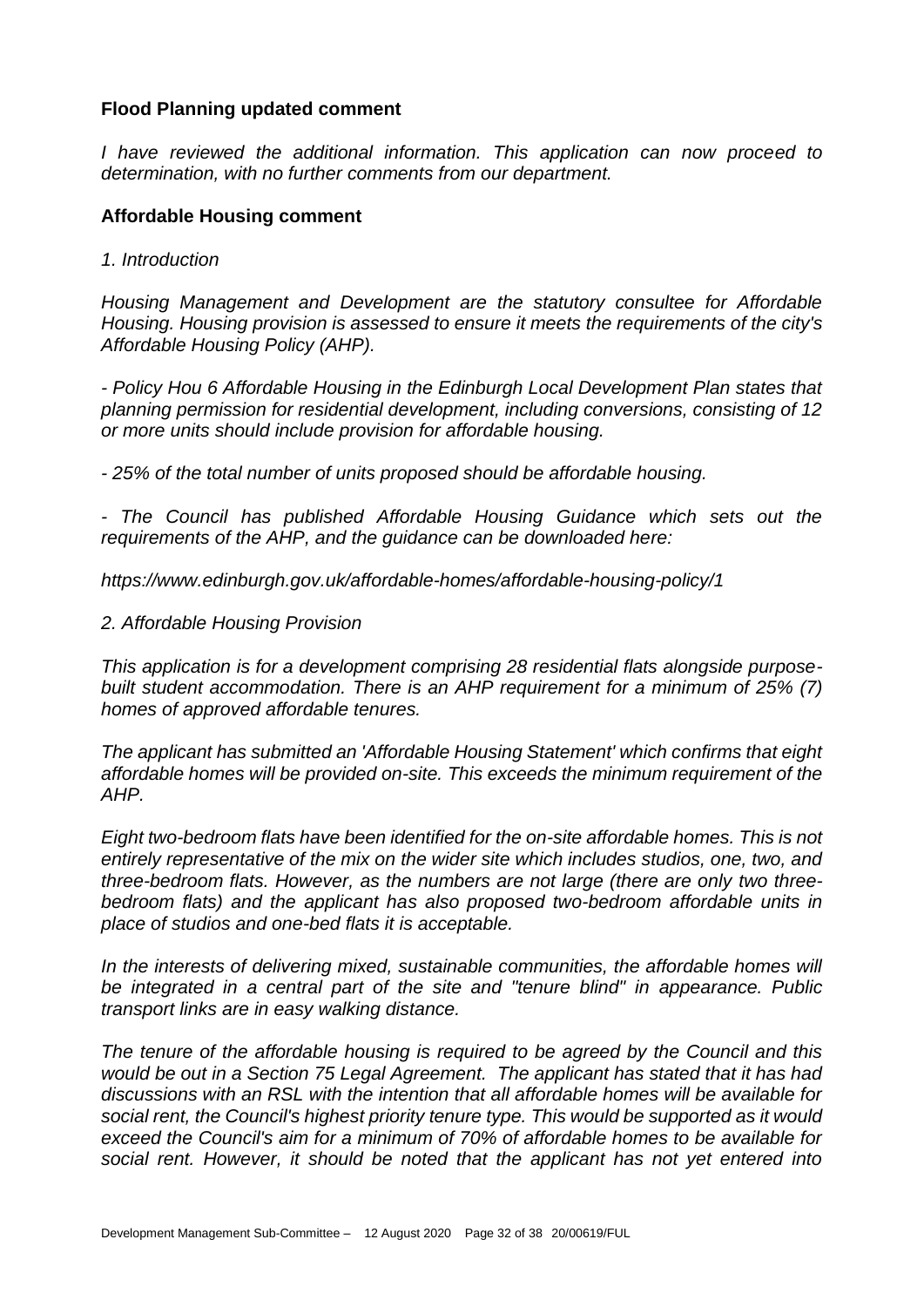*contract with the RSL and has not confirmed that the homes would be sold to the RSL at price that would enable social rent.*

*The design of affordable housing should be informed by guidance such as Housing for Varying Needs and relevant Housing Association Design Guides. The affordable units will be contained in one block and accessed from a single stair core to allow effective management.* 

*The affordable home residents will have access to shared communal garden spaces. An equitable and fair share of cycle and vehicle parking, consistent with the relevant parking guidance, should be provided for the affordable homes.*

#### *3. Summary*

*The applicant has made a commitment to provide 25% on site affordable housing. The applicant will be required to enter into a Section 75 legal agreement to secure the affordable housing element of this proposal. This approach which will assist in the delivery of a mixed sustainable community.*

*The proposal to deliver eight two-bedroom affordable homes is acceptable. The flats will be identical in appearance to the market housing units, an approach often described as "tenure blind".*

*The applicant has engaged with a Registered Social Landlord (RSL) about the affordable housing delivery, the intention is that all eight of the proposed affordable homes will be available for social rent. The affordable homes should be designed and built to the RSL design standards and requirements.* 

#### **Roads Authority**

*No objections to the application subject to the following being included as conditions or informatives as appropriate:*

*1. The applicant will be required to contribute the sum of £2,000 to progress a suitable order to introduce waiting and loading restrictions on Stenhouse Mill Wynd as necessary for the development;*

*2. The applicant is required to provide continuous footway/reinstate footway on existing vehicular access from Gorgie Road to the proposed development;*

*3. Continues footway is required on all proposed access from Stenhouse Mill Wynd to provide pedestrian priority on the footway;*

*4. All accesses must be open for use by the public in terms of the statutory definition of 'road' and require to be the subject of applications for road construction consent. The extent of adoptable roads, including footways, footpaths, accesses, cycle tracks, verges and service strips to be agreed. The applicant should note that this will include details of lighting, drainage, Sustainable Urban Drainage, materials, structures, layout, car and cycle parking numbers including location, design and specification;*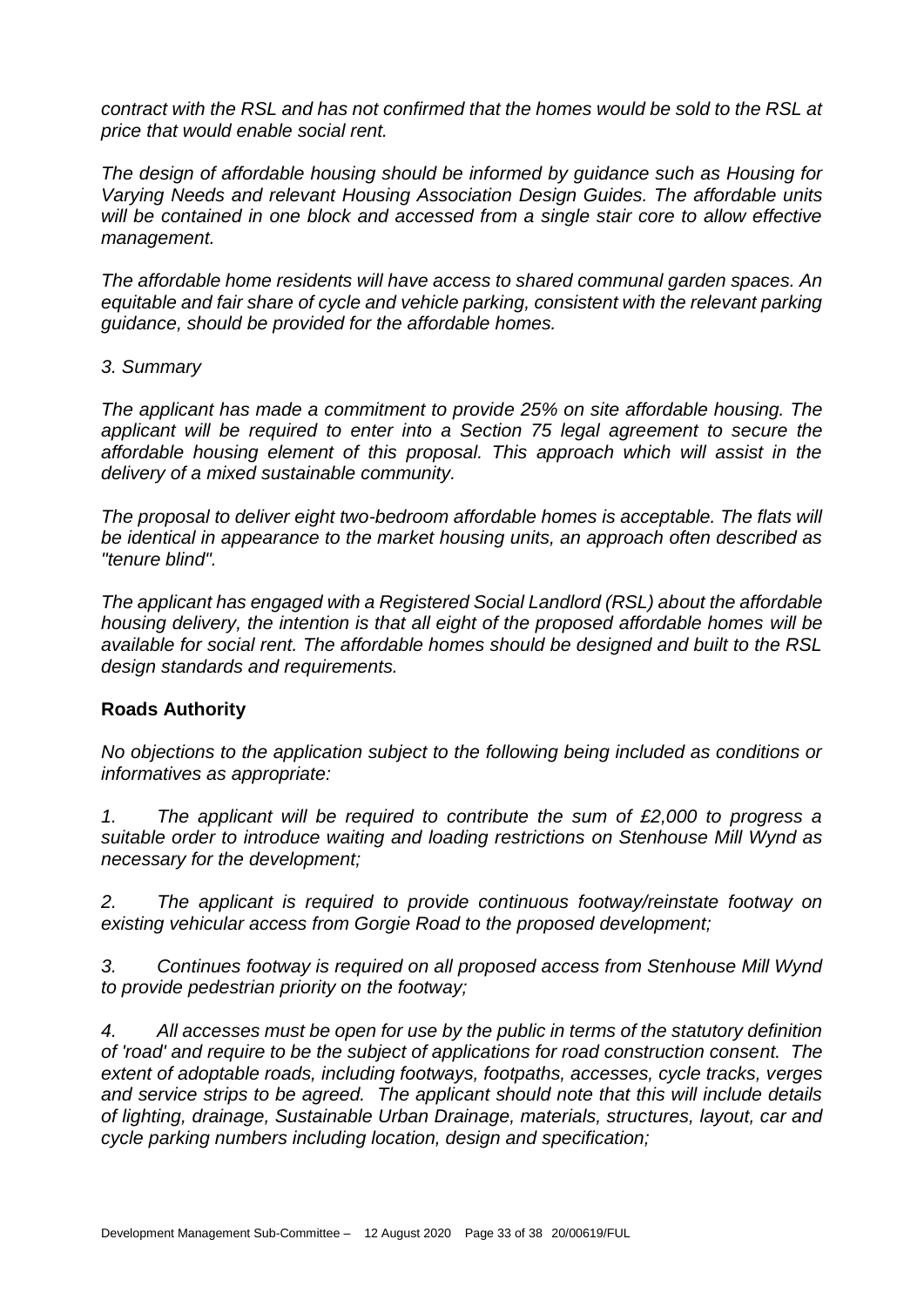*5. The applicant should note that the Council will not accept maintenance responsibility for underground water storage / attenuation;*

*6. In accordance with the Council's LTS Travplan3 policy, the applicant should consider developing a Travel Plan including provision of pedal cycles (inc. electric cycles), secure cycle parking, public transport travel passes, a Welcome Pack, a highquality map of the neighbourhood (showing cycling, walking and public transport routes to key local facilities), timetables for local public transport;*

*7. Works affecting an adopted road must be carried out under permit and in accordance with the specifications. See Road Occupation Permits https://www.edinburgh.gov.uk/roads-pavements/road-occupation-permits/1*

*8. All disabled persons parking places should comply with Disabled Persons Parking Places (Scotland) Act 2009. The Act places a duty on the local authority to promote proper use of parking places for disabled persons' vehicles. The applicant should therefore advise the Council if he wishes the bays to be enforced under this legislation. A contribution of £2,000 will be required to progress the necessary traffic order but this does not require to be included in any legal agreement. All disabled persons parking places must comply with Traffic Signs Regulations and General Directions 2016 regulations or British Standard 8300:2009 as approved;*

*9. The developer must submit a maintenance schedule for the SUDS infrastructure for the approval of the Planning Authority.*

*Note:*

*a) The applicant proposes 2m wide footway fronting the proposed development on east of Stenhouse Mill Wynd;*

*b) The proposed 264 cycle parking spaces complies with the Council`s minimum cycle parking requirement for the proposed development in Zone 2.*

*c) The proposed 33 ramped access underground car parking spaces including 7 disabled bays and 5 EV charging spaces complies with the Council`s parking standards which could permit a maximum of 108 parking spaces for the proposed development in Zone 2;*

*d) It is expected that the development will generate 15 two-way vehicle trips in the morning peak and 14 trips in the evening peak;*

*e) The commercial units will be serviced via the proposed service yard accessed from Stenhouse Mill Wynd,*

*f) Refuse collection will take place at kerbside on Stenhouse Mill Wynd,*

*g) A transport statement has been submitted in support of the application. This has been assessed by transport officers and is considered to be an acceptable reflection of both the estimated traffic generated by the development and of the traffic on the surrounding road network. The submitted document is generally in line with the published guidelines on transport assessments.*

## **Waste Services**

*I* can now confirm that this development would be accepted for waste and recycling *collections at the planning stage with the waste strategy plan provided. The final*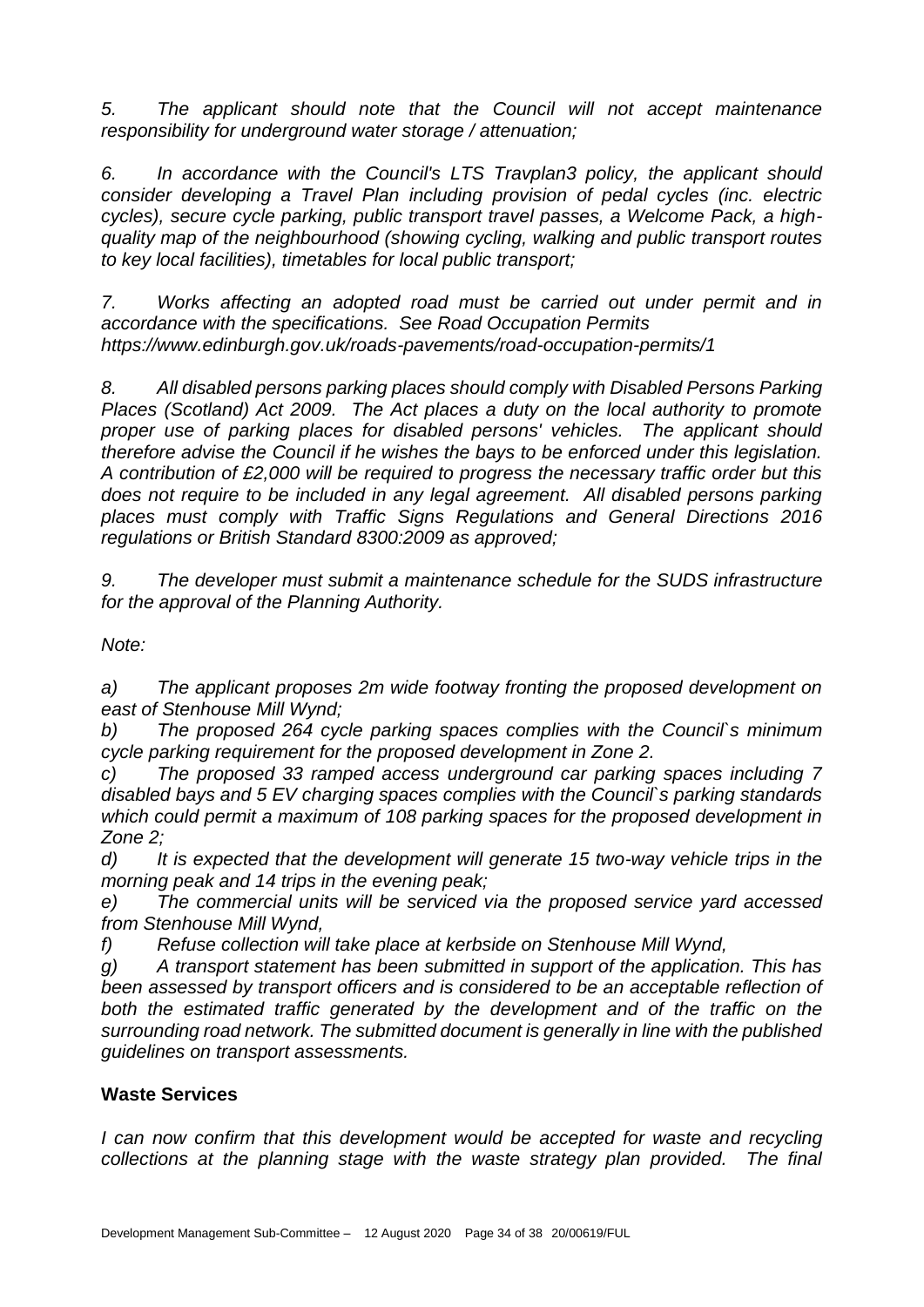*agreement letter for this development would be subject to a site visit prior to collections being agreed to confirm all aspects of our guidance had been adhered to.*

*As this is to be a mixed use development, Waste and Cleansing would be expected to be the service provider for the collection of domestic waste only.* 

*I understand there are to be a total of 235 units, including 3 blocks of flats, with purpose built student accommodation (PBSA) for 217, private accommodation for 20 and assisted living for 8. The flats will be served by a full range of communal bins, from suitably accessible bin stores, and it is noted that the PSBA bins will be brought to a standpoint on Stenhouse Mill Wynd by building maintenance operatives for collection, in accordance with our schedule. While the presentation of potentially 20+ bins on the pavement is not ideal, and I have my doubts that the bins will be positioned as carefully as shown in the drawing, I note that this is not a high pedestrian traffic route, so hopefully shouldn't be too much of an issue. Therefore, I can confirm that the information provided is acceptable under Instructions For Architects Guidance.*

*Please note that the detailed arrangements regarding the provision of waste collection services must be agreed at later stage, particularly as due to changes within the service over the next three years, the bin requirements will change, and you should review these with us prior to starting work. We can then agree a waste strategy, which would then be confirmed at completion with an inspection to confirm that all criteria are met.*

*Please also note that The City of Edinburgh Council do not provide a waste collection service for commercial properties, so they will need to source their own waste provider. It should be noted that the requirement for trade waste producers to comply with legislation, in particular the Waste (Scotland) Regulations requires the segregation of defined waste types. More information is available here: http://www.edinburgh.gov.uk/info/20001/bins\_and\_recycling/1518/trade\_waste*

*It is important that I am contacted a minimum of 12 weeks prior to any waste collections being required, to allow for the developers*

*to purchase the bins and set up the site visit for the final checks/agreement on collections, and for the necessary work to be completed to commence waste collections, ahead of residents moving in. Any waste produced on site will be the responsibility of the developer/builder until the final inspection is accepted and waste collections are in place.*

#### **Environmental Protection**

*Environmental Protection has no objections to the application.*

*The application proposes the erection of 28 new residential properties situated along Stenhouse Mill Wynd with student accommodation situated along the Water of Leith. Three commercial premises and the entrance to the student residences are proposed on the ground floor under the existing student residences along Gorgie Road.*

#### *Noise*

*A noise impact assessment (NIA) has been provided in support of the application which considers existing noise levels from road traffic, industrial premises on Stenhouse Mill Wynd, retail operations, external plant, delivery noise and plant room noise.*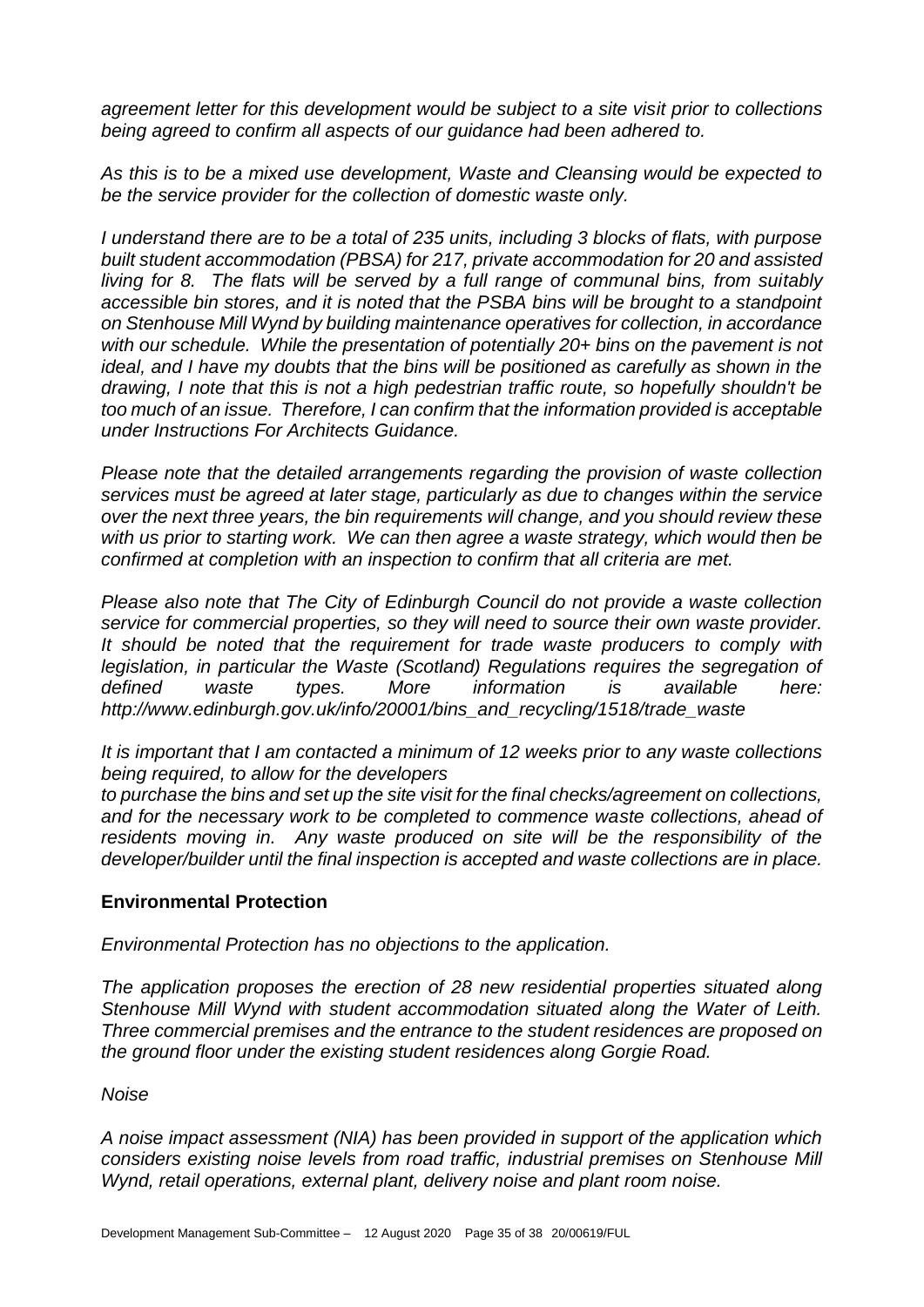*Mitigation in the form of a suitable glazing specification will ensure that any properties close to Gorgie Road have suitable internal noise levels from associated road traffic noise. Internal plant noise and retail operation noise from the ground floor retail premises will be encapsulated by suitable ceiling and wall insulation and external plant maximum noise levels have been recommended to ensure noise will not impact upon the amenity of the proposed residences. In addition, the noise impact assessment advises that all proposed external amenity areas will have acceptable levels of noise intrusion.*

*Deliveries to the proposed retail premises are proposed to occur off Stenhouse Mill Wynd adjacent to the proposed residential properties. The NIA highlighted that delivery noise to the retail premises is likely to impact upon the amenity of the proposed residences should the deliveries by undertaken into the evening and night time. To address this issue, Planning has advised that they will impose a condition which restricts the hours of deliveries to the Class 1 premises. A suitable condition is recommended below.*

*Opposite the proposed residential properties on Stenhouse Mill Wynd are a number of industrial units. The assessment indicated that noise from the units is likely to impact upon the occupant's amenity by way of noise. Therefore, the applicant has recommended that a glazing specification (i.e. use of closed windows) in association with trickle vents, to ventilate the properties to Building Regulations standards, be a solution to address the issue. Environmental Protection can only support the use of closed windows as a means to mitigate commercial noise if another form of ventilation is provided and it complies with Building Regulation levels and standards. The applicant has agreed to provide trickle ventilation which they advise will meet Building Regulations standards but has, to date, not provided any details of the trickle ventilation. However, Planning has advised that this issue can be conditioned to allow the information to be provided in advance of the build.*

#### *Air Quality*

*The application proposes 33 parking spaces to serve 28 residential flats in an area with air quality issues of concern. The site is in fact within the Central Air Quality Management Area (AQMA) which was designated due to nitrogen dioxide. Nitrogen dioxide stems from traffic and spatial heating pollutants so both sources should be limited in this area. As the site fronts directly onto Gorgie Road and the AQMA, it is therefore likely that this area will be detrimentally affected by any vehicular trips from this development should they be fossil fuel based.* 

*The site has excellent public transport links and so a development within an air quality*  management area would be expected to at the very least attempt to ensure that the *development was impact neutral. Environmental Protection would expect a significant level of mitigation to be included within the development. In this regard, the applicant has added 28 parking spaces with electric vehicle charging points out of a possible 33 which is more than the parking standards require and viewed as a good mitigation measure provided by the applicant.*

*The agent for the application has confirmed that the spatial heating for the development will be by electric boiler. This is supported as the development will then not include biomass or gas as these can further increase background nitrogen dioxide levels in the atmosphere.*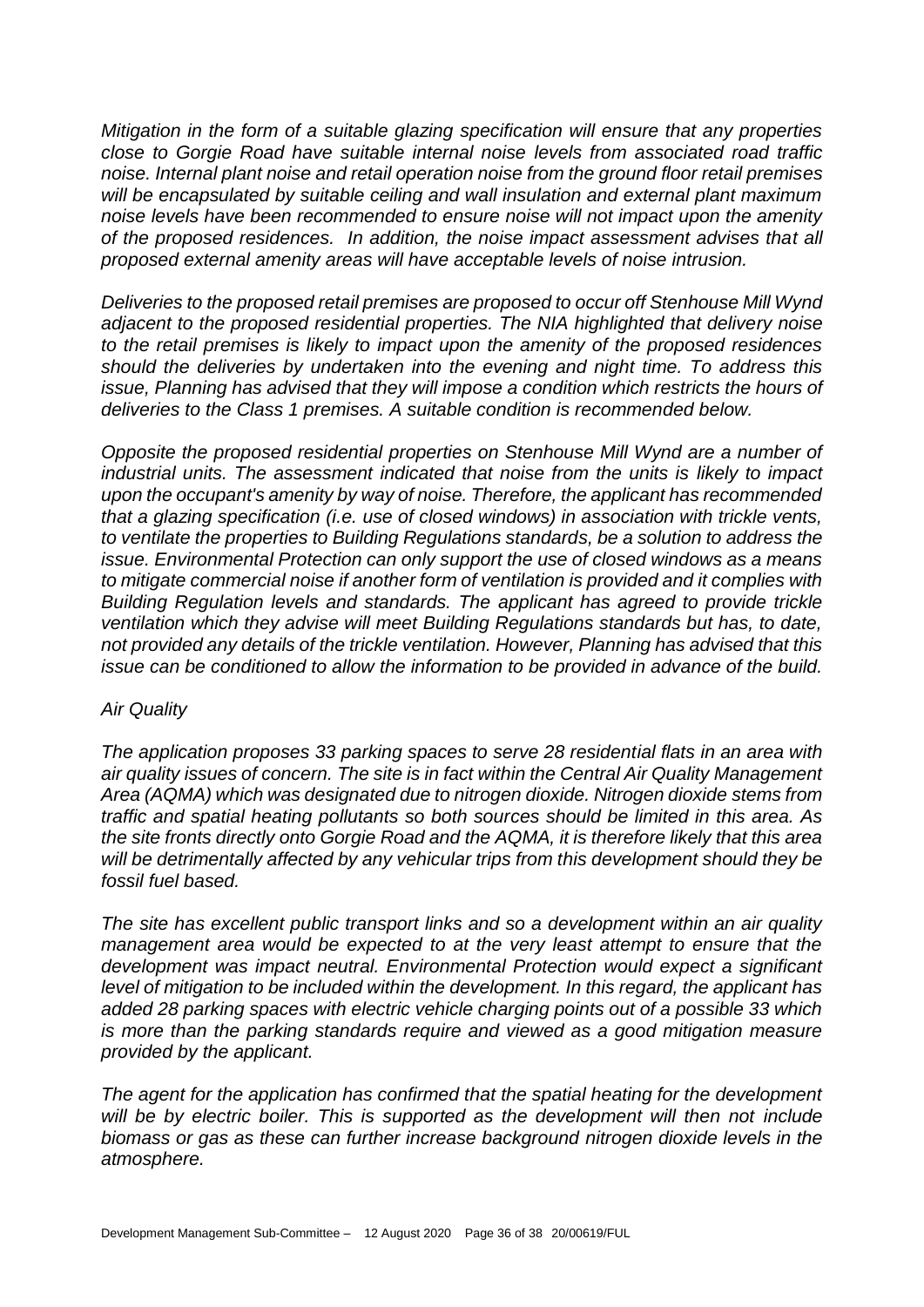*Whilst Environmental Protection would prefer to see less car parking spaces provided at this site, the additional charging points coupled with the electric boiler are seen as good measures to off-set any air quality impacts from the development.*

*In addition to the above, the applicant has included cycle parking to assist with the resident's utilisation of sustainable travel measures.*

#### *Ventilation*

*The application originally included a Class 3 premises on the ground floor. It is understood that this has now been deleted from the application and a Class 2 office now proposed. Therefore, no cooking odour ventilation information is now required.*

#### *Site Remediation*

*For this application the site investigation is at preliminary phase 1 (desk study) stage whereby further ground investigation will be required and is being recommended within the preliminary risk assessment report. Therefore, to allow the development to proceed, the standard planning condition is recommended.*

*Therefore, Environmental Protection offers no objection to the development subject to the following conditions:*

*1. Prior to the commencement of construction works on site:*

*a) A site survey (including intrusive investigation where necessary) must be carried out to establish, either that the level of risk posed to human health and the wider environment by contaminants in, on or under the land is acceptable, or that remedial and/or protective measures could be undertaken to bring the risks to an acceptable level in relation to the development; and*

*b) Where necessary, a detailed schedule of any required remedial and/or protective measures, including their programming, must be submitted to and approved in writing by the Planning Authority.*

*ii) Any required remedial and/or protective measures shall be implemented in accordance with the approved schedule and documentary evidence to certify those works shall be provided for the approval of the Planning Authority.*

*2. Prior to occupation, the mitigation measures as specified in Section 5 (Proposed Mitigation Measures) of the ITP Energised Noise Impact Assessment (Technical Report No. 2970) and dated 05/06/2020 shall be met. Those being:*

*a. The living rooms and bedrooms overlooking Stenhouse Mill Wynd will require an acoustically equivalent glazing with noise reduction of at least 33 dB and trickle ventilation specification should provide at least 28 dB+Ctr noise attenuation. Trickle ventilation should achieve Building Standards levels of ventilation and details of the ventilation should be provided and agreed with the Head of Planning in advance of the development build commencing.*